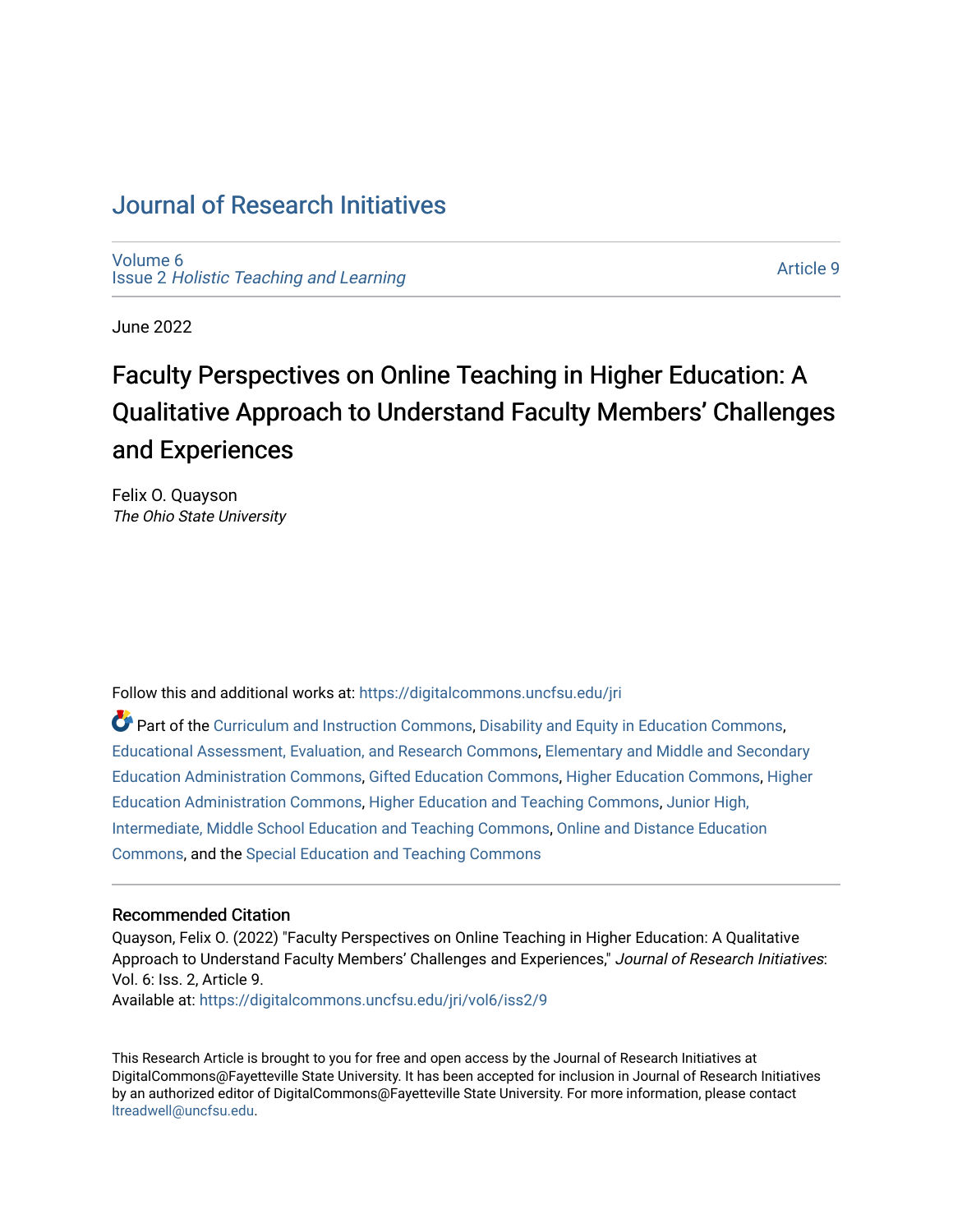# Faculty Perspectives on Online Teaching in Higher Education: A Qualitative Approach to Understand Faculty Members' Challenges and Experiences

# About the Author(s)

Felix O. Quayson has earned degrees in Educational Sciences and Health Management, professional teacher certification in teaching English as a second/foreign language, and completed a Professional Education credential certificate program in 'Media & Technology for Education' at the Harvard Graduate School of Education. Felix's research interests is in Educational Sciences focusing on workforce education, postsecondary career & technical education, educational technologies, STEM education, and higher education. Currently, Felix is at the Department of Educational Studies, College of Education and Human Ecology at The Ohio State University in Columbus, Ohio. He can be reached via email at [Quayson.1@osu.edu](mailto:Quayson.1@osu.edu) 

## Keywords

Distance Education, Online Teaching, EdTech, Curriculum, Instruction, Learning, Higher Education

## Cover Page Footnote

I would like to acknowledge the faculty members who participated in the research study. Without your participation, there would have been no research article to write. I appreciate your support, encouragement, and feedback.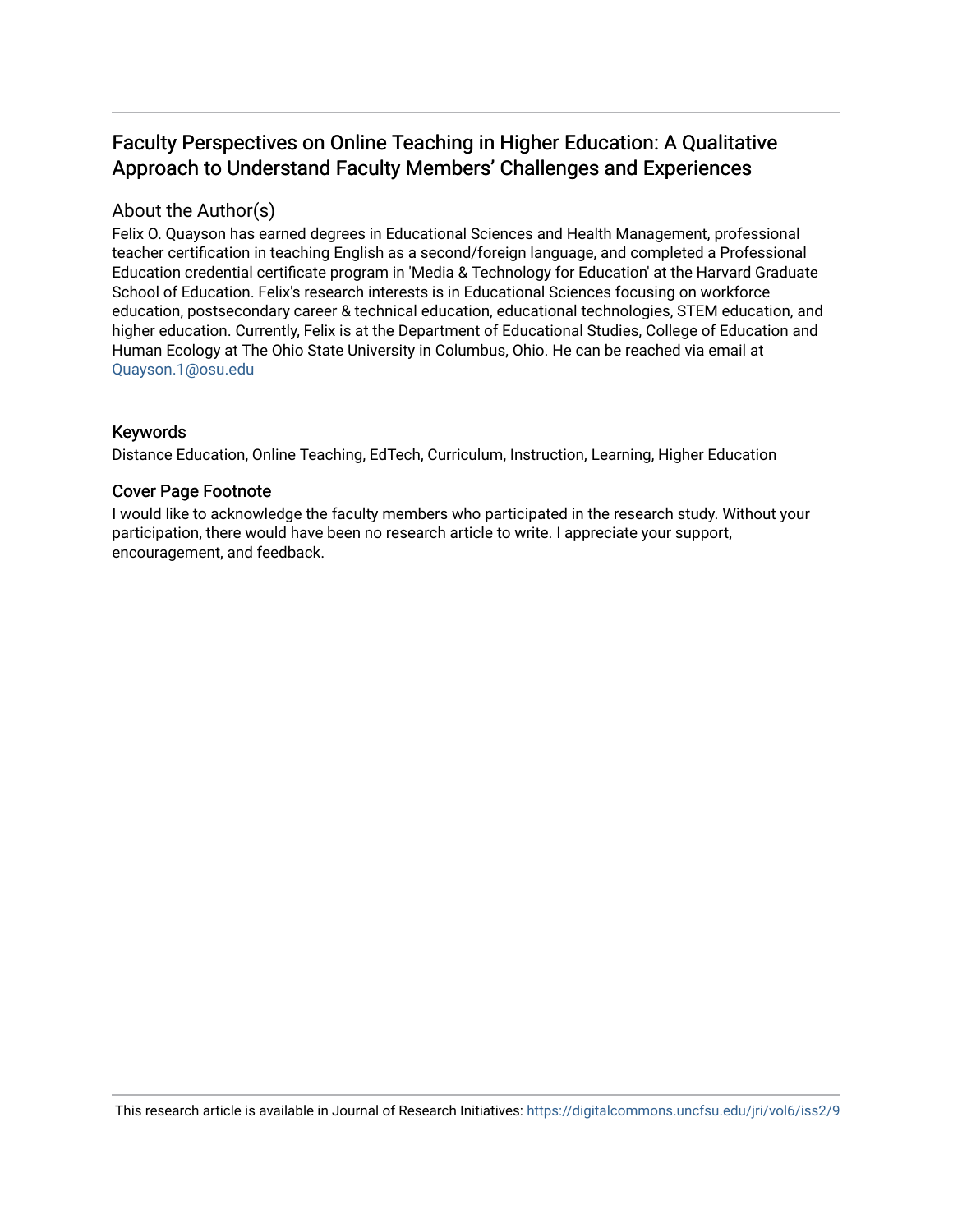

# **Faculty Perspectives on Online Teaching in Higher Education: A Qualitative Approach to Understand Faculty Members' Challenges and Experiences**

Dr. Felix O. Quayson, The Ohio State University

#### **Abstract**

This study explored faculty members' perspectives on online teaching in higher education and described, analyzed, and interpreted faculty members challenges and experiences of teaching online courses. Participants were twelve (12) faculty members who have taught online courses or currently teach online courses. Data was collected from 60-minutes semi-structured interview sessions, 78 open-ended questions, three research driving questions, background questionnaire, and personal artifacts from faculty members. Five major themes with subthemes, 15 code categories, and code co-occurrences emerged from the data collection, field notes, memos, and data analysis. However, not all of the code categories were replicated by all of the faculty members who teach online. Results suggested that plagiarism was the least mentioned by only ten faculty members. Followed by plagiarism was the category of evaluation, which was the second least, mentioned by the faculty members who participated in this research study. The cooccurrences of categories were reliant on the experiences of faculty members who teach online in higher education. All twelve faculty members shared obstacles that co-occurred with the categories of professional development, distance education, instruction, curriculum, and assessment. Results are discussed in terms of highlighting the important components that institutions should consider to effectively train and support faculty members who teach online courses to advance and improve instructional curriculum.

#### **Keywords:**

Distance Education, Online Teaching, EdTech, Curriculum, Instruction, Learning, Higher Education

ISSN: 2168-9083 digitalcommons.uncfsu.edu/jri 1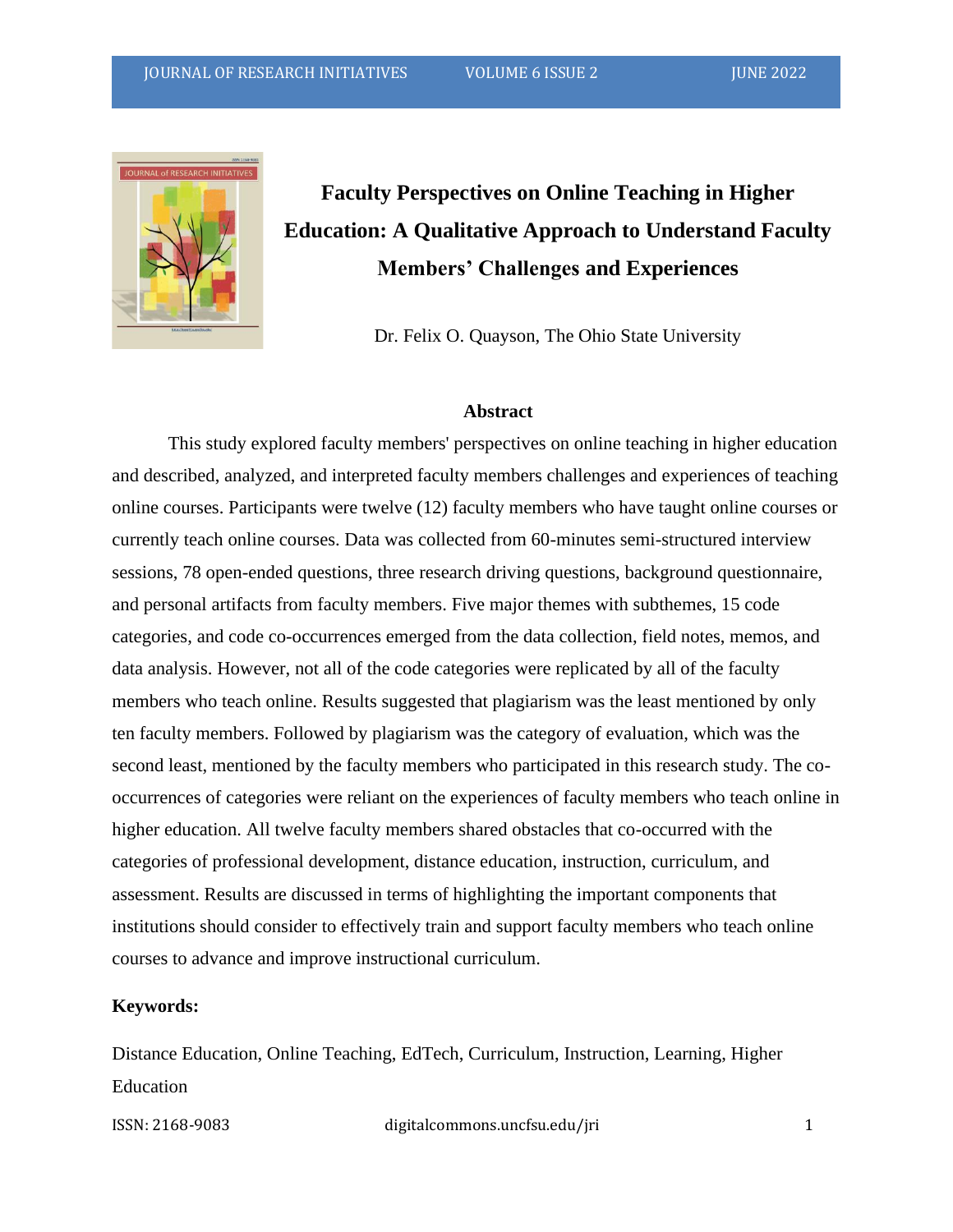#### **Introduction**

Online teaching best practices differ from traditional classroom instructional approaches (Young et al., 2017). Students enroll in online courses due to the convenience of low-priced tuition rates, being able to schedule classes around work, and the convenience of learning at a distance (Joseph, 2014; Quayson, 2017). For institutions, online teaching has become an economic benefit to cut costs, increase revenues, and employ cheap laborers (Moore & Kearsley, 2011). Young et al. (2017) argued that online teaching and virtual learning have dramatically changed postsecondary education and it promises more transitions in the future, and novel changes which cannot be even imagined at present. When higher education institutions fail to recognize faculty perspectives on online teaching, faculty productivity and the structure of online teaching become a challenge for institutions (Bonk, 2006; Young et al., 2017). Students pursue alternative ways to enroll in affordable higher education degree programs and faculty members teach online courses to increase their salaries by learning modern technologies and creating effective learning communities (Simonson et al., 2011; Thomas & Stritto, 2021).

Distance education and web-based trainings were expected to increase in 1998 from \$550 million to \$11.4 billion in 2004 (Urdan & Weggen, 2000). Online coursework has now expanded across universities and colleges (Seaman et al., 2018). Institutions with robust online offerings are more likely to thrive during educational emergencies (Hill, 2021). In the case of COVID19 pandemic, institutions across the globe experienced educational emergencies with teaching and learning capacity. A recent survey of chief academic officers revealed that there were skepticisms about the effectiveness of e-learning among faculty members, especially the skepticisms exacerbated among faculty members who had never taught online (Allan et al., 2016). In a survey conducted by Jaschik and Lederman (2019), over 50 percent of faculty who teach online relied on their fellow faculty colleagues for advice and support even though few had limited experience teaching online. Kroger (2020) described that faculty members may still resist teaching online or participate in future e-learning opportunities. However, the trends in e-learning are to increase the options for educational attainment for students (Alexander et al., 2019; Allen et al., 2016).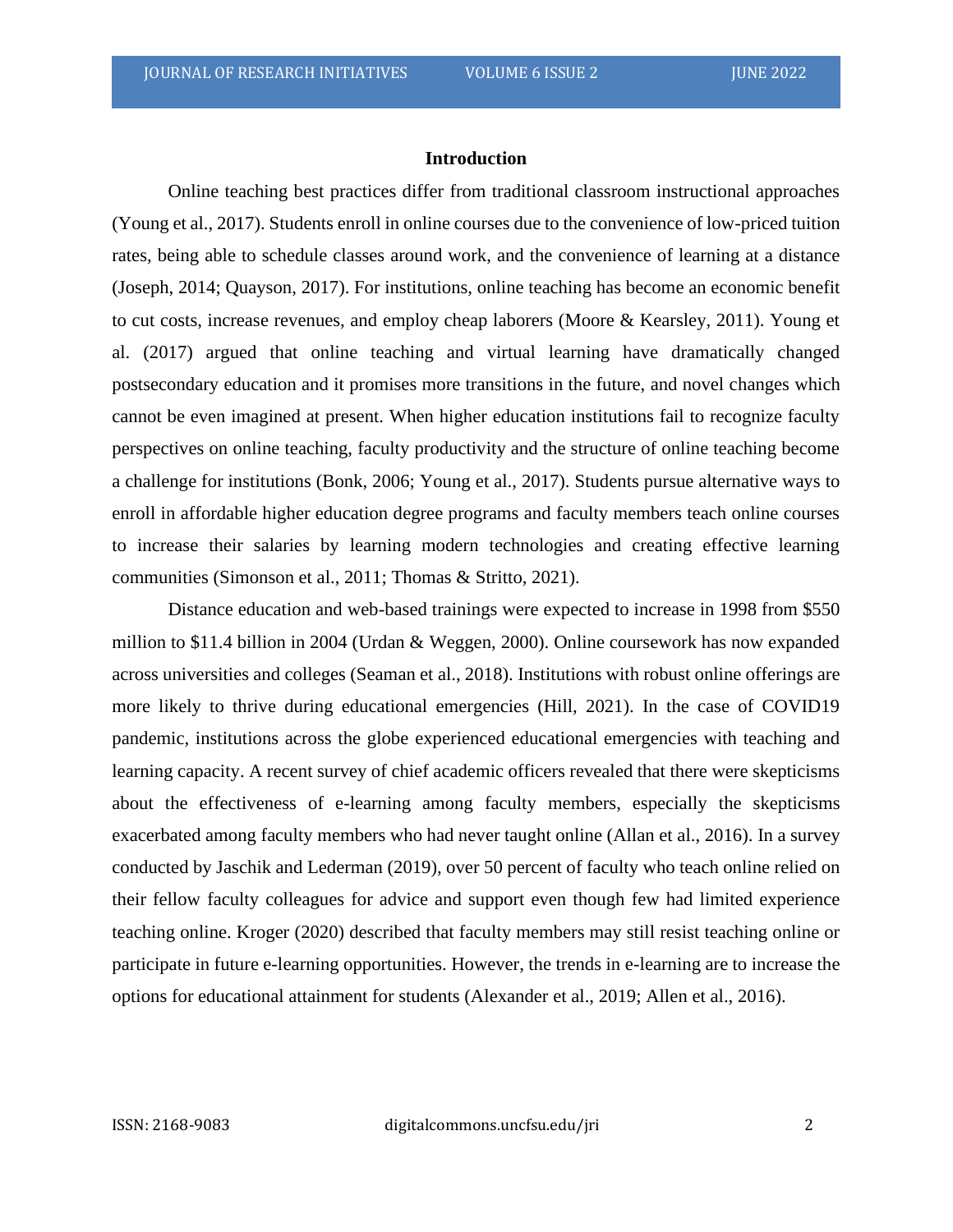#### **Review of Literature**

Online teaching and distance education courses are expected to increase significantly in the next decade as innovative technology and web-based inventions would ease faculty challenges as well as increase student learning and enrollment (Glickman et al., 2013). Institutional leaders must evaluate faculty challenges and provide developmental tools for faculty members to teach online courses (Bohan & Perrotta, 2020; Schrum, 2011). The quality of online teaching and distance education courses are dependent on the oversight of institutional leadership (Price et al.,

2013; Young et al., 2017). Institutions must have professional development plans for faculty members to transition to teach online and overcome barriers to instructing students (Thomas & Stritto, 2021). Educational technology modalities should be-improved to manage online teaching and learning that give students options to earn degrees and certifications (Johnson et al., 2016). An estimated 1,100 colleges and universities surveyed show that 53.6 percent concur that online teaching is critical to their long-term strategy and sustainability (Allen & Seaman, 2004; Henckell, 2007).

Online teaching shares the common characteristics of traditional face-to-face teaching (Frisby et al., 2013). Recently, online teaching has primarily focused on educational technologies, students' experiences, and online learning communities; however, faculty perspectives and experiences have not been researched (Bohan & Perrotta, 2020; Naylor & Nyanjom, 2020). Often, when it comes to teaching online, faculty members are left alone to choose which pathway they would like to pursue in their professional development (Bohan & Perrotta, 2020; Marasi et al., 2020). When online teaching first emerged in higher education, faculty and institutional leaders had little to no idea of the economic benefits and or whether distance education could be considered an alternative to traditional face-to-face teaching (Cain & Philip, 2013). Online teaching has rapidly gained popularity in faculty unions; therefore, it can no longer be considered a fad as faculty members with advanced education credentials increasingly teach online courses (Henckell, 2007).

Online teaching has become a complex puzzle for higher education institutions to solve in the era of changes in educational policies (Moore, 2012). Online teaching models have focused on computer-mediated technologies, which often create additional responsibilities and workload for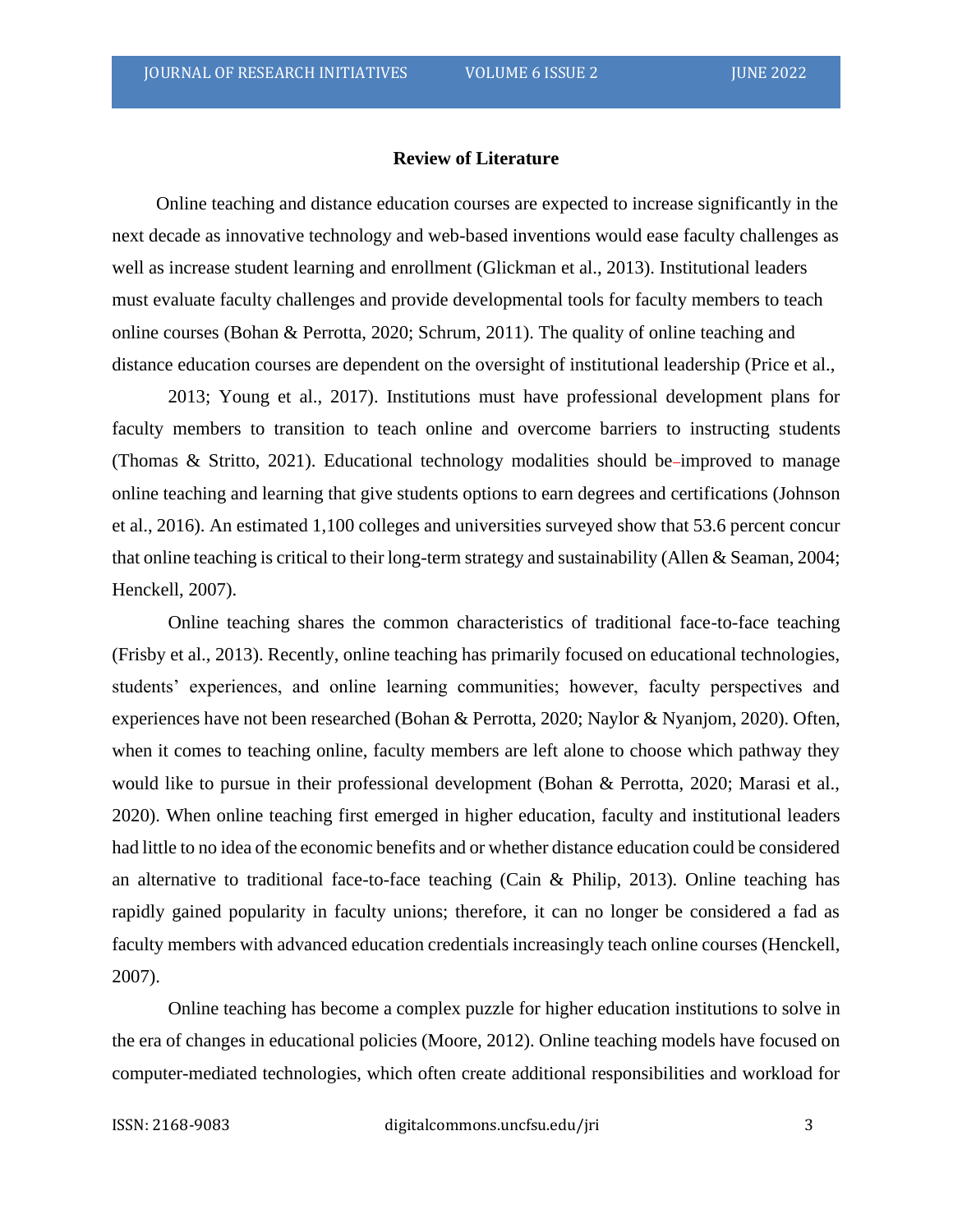faculty members and institutions in higher education (Bejerano, 2008). During educational emergencies, faculty members become optimistic about the promise of online education (Cengage, 2021). However, such educational emergencies can lead institutions to make rapid changes to their faculty roles, faculty workload, available technologies, and instructional curriculum (Cutri & Mena, 2020). Educational leaders in institutional departments must consider their faculty perceptions and experiences when allowing them to transition to teach online and faculty members must also think creatively about using trends in online teaching to identify anticipated learning opportunities for students (Adams Becker et al., 2018).

Everson (2009) systematically reflected on the challenges of online teaching, specifically that it demands faculty members to share ideas, collaborate, and commiserate about the online teaching experience. Bull (2013) pointed to the role of an effective online teacher as a valuable learning coach with the capability to develop prominent levels of competency and confidence. There are effective tools that exist in online teaching but are not always accessible to teachers or students (Cutri & Mena, 2020; Everson, 2009). Higher education institutions need to create a supportive online community such as large groups, small groups, and individual work experiences to improve faculty productivity and interest in teaching online (Boettcher, 2013; Young et al., 2017). When faculty members are faced with barriers and challenges in the online classroom, students are the ones that must teach or coach faculty members to deal with the features of online education (Quayson, 2017).

When looking at trends in online teaching in higher education, institutions must caution to evaluate information carefully even if it means seeking additional expertise, knowledge, and feedback on ideas from seasoned faculty members who teach online or have taught online courses (Adams Becker et al., 2017; Quayson, 2017; Young et al., 2017). Researchers like Hafsa (2019) and Saunders et al. (2020) argued that higher education institutions must focus on faculty perceptions and experiences in the online teaching process. Still, Hafsa (2019) and Mansbach and Austin (2018) highlighted that it is impossible for institutions to achieve their goals in e-learning without seeking their faculty support on how to improve online courses and programs. Higher education institutions must increasingly make use of the e-learning space by training and supporting faculty members to make use of online platforms to gain technical knowledge and skills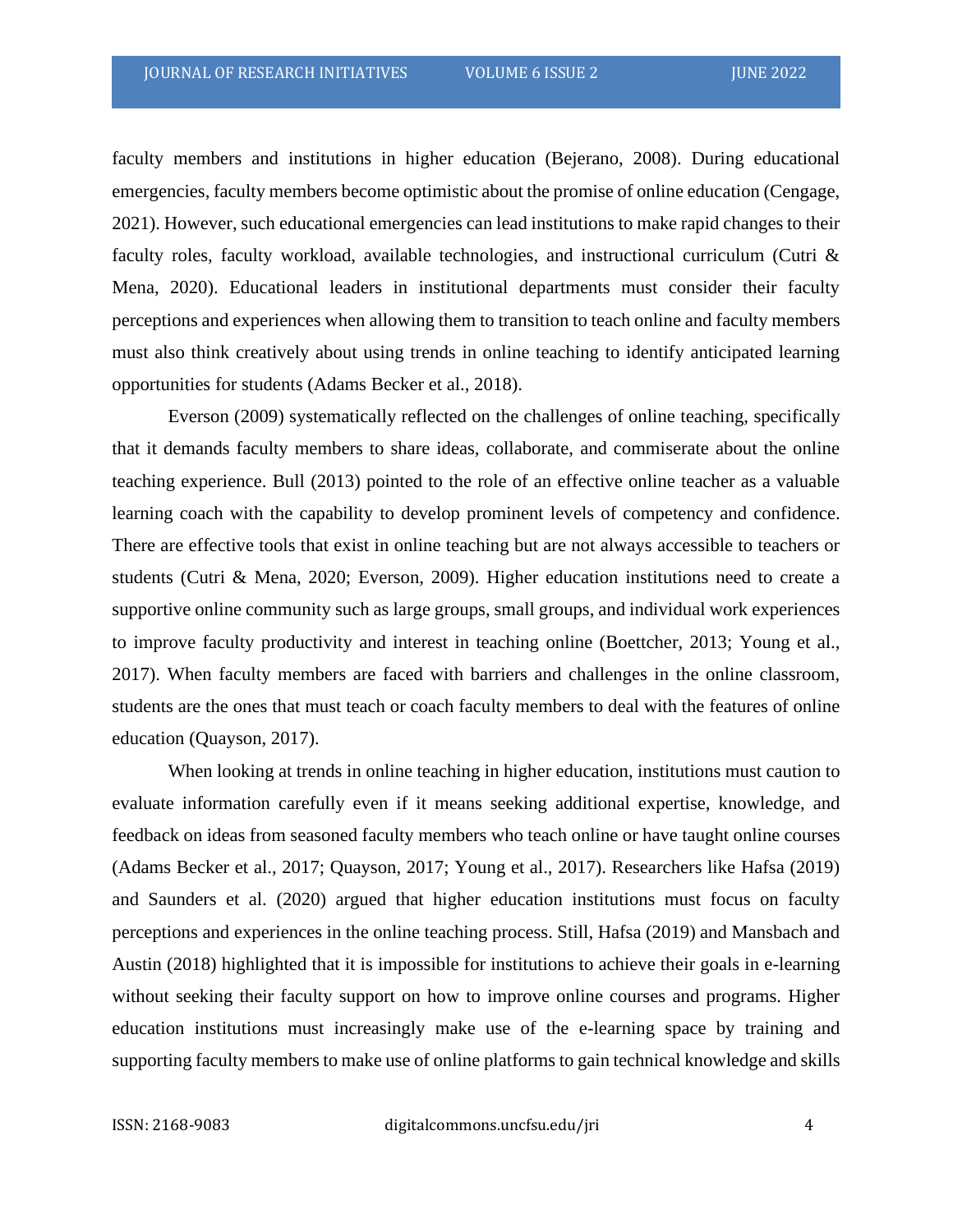(Dello Stritto & Thomas, 2021; Quayson, 2017).

There are more students who exclusively enrolled in online education for educational attainment, which means that there are more opportunities for faculty members to teach online across various institutions (Quayson, 2017). Over three million students in 2003 were estimated to enroll in all distance education courses offered by community colleges and four-year institutions; however, in 2012, over 2.6 million students enrolled in distance education courses, and there was a 32 percent increase in web-based courses from 1995 to 1998, which doubled distance learning courses and programs (U.S. Department of Education, 2014, 2003, 1999). In 2012, the percentage of students enrolled exclusively in distance education courses was 12.5 percent (U.S. Department of Education, 2014). Although online teaching could be a new phenomenon at higher education institutions, the type of faculty members who hold leadership positions in such institutions are mid-career and advanced, which is vital for institutions to thoroughly analyze the perspectives and experiences of faculty with more experience to support the early-career and junior faculty members to teach online (Baker & Manning, 2020).

### **Methodology**

The research design, qualitative methodology, sampling, population, recruitment, data collection, ethical considerations, and data analysis were the components to examine, explore, and identify the challenges of online teaching and faculty perspectives. The data collection and data analysis were not manipulated and non-experimental but were exploratory-descriptive and contextual. I interviewed twelve (12) faculty members who have taught online or currently teach online courses. The research data were reliant on semi-structured interviews, 78 open-ended questions, and three research driving questions. Qualitative research is an interpretive method that allows researchers to focus and understand the meaning of participants' experiences and examine their experiences with data to find a recurring patterns or themes to support the research study (Creswell & Creswell, 2018; Merriam, 2009). The philosophical worldview for this study was constructivist. Adu (2019) explained that constructivists contend that we individually construct ideas (i.e., knowledge or reality), making sense of our environment as we interact with people, places, objects, and situations.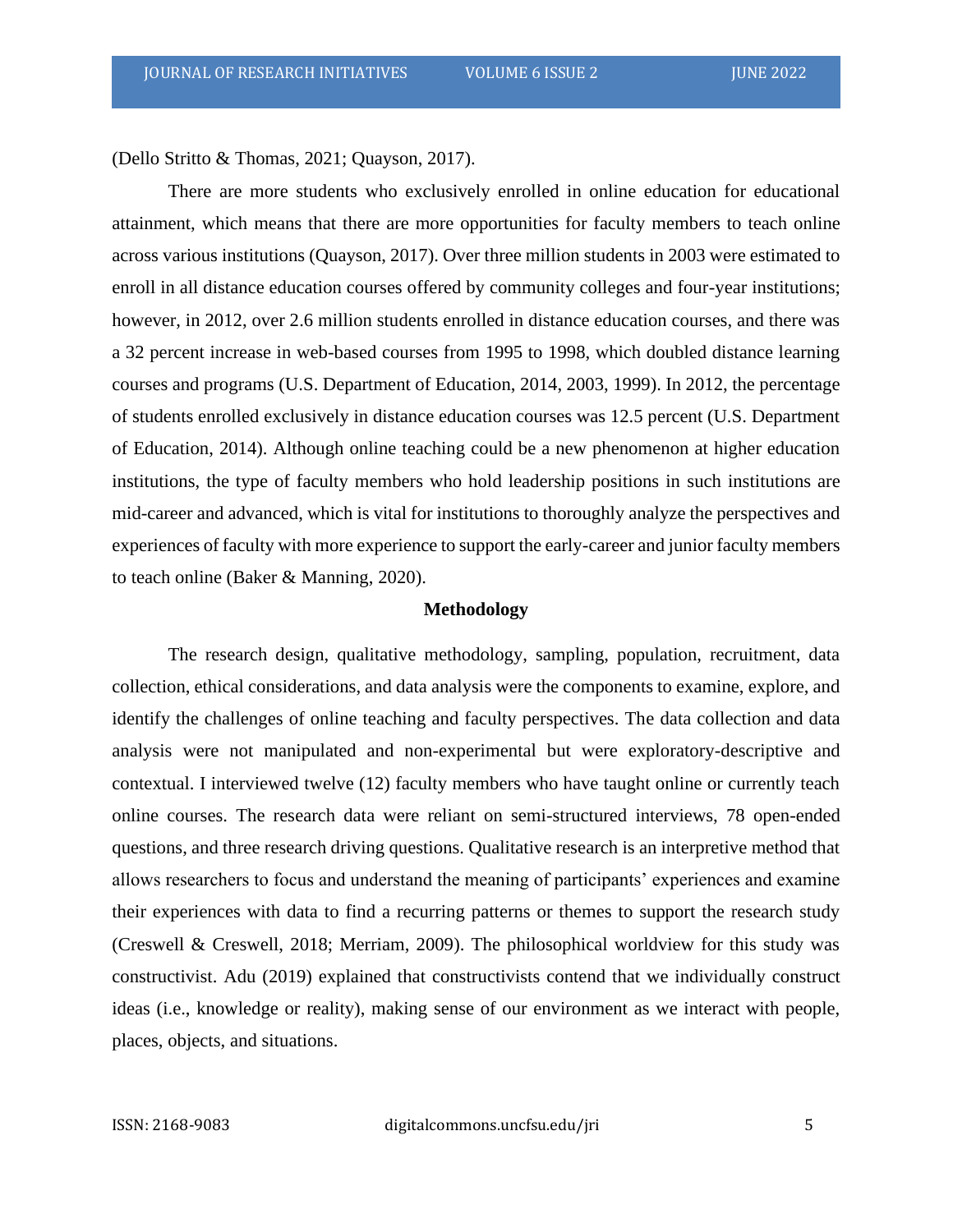This qualitative research study did not interfere with participants' workload to teach their online courses. The semi-structured interviews and open-ended questions allowed me and the participants the option to take different paths during interview sessions to explore the research questions, discussions, and methods in the research study (Merriam, 2009). I manually transcribed the audio-recorded semi-structured interviews and coded the research data (Saldana, 2016) by using handwritten note cards, a copy/paste function in Microsoft Word to discover recurring patterns and themes. I closely analyzed participants' interview transcripts verbatim and line-byline to discover recurring themes with sub-themes. I followed Miles and Huberman (1994) data analysis procedures of data reduction (extracting the essence), data display (organizing for meaning), and drawing conclusions (explaining the findings). As suggested by Yin (2009), the theoretical method to review the data collections were in place before I conducted this qualitative research study.

The primary purpose of this qualitative research study was to discover ideas through participants' experiences to recognize the challenges of teaching online and faculty perspectives on online teaching in higher education. I used the inductive approach for this research study to formulate abstraction, concepts, or theories. Emphatically, the settings (e.g., location, institution, and office) of the twelve faculty members were considerable aspect for me to become intimately endowed with faculty members' perspectives on online teaching in higher education. The three driving questions that guided this research study are: (1). What motivates faculty members to teach using the online medium at the college level? (2). To what extent does the teaching philosophy of distance learning influence the strategies professors use in engaging and effectively teaching students online? (3). What are faculty perspectives on the essential characteristics of online learning to promote effective online teaching and retention in higher education? I obtained permission from each faculty member's university and department chairs to conduct this research study with one of their faculty members who teach online. Signed original hard copy consent forms from both the faculty members and their department heads was required. Participation in the research study was voluntary and at any time, the research participants could withdraw their consent without penalty. No participant withdrew from the research study. Twelve faculty members and their department heads were initially contacted by e-mail correspondence for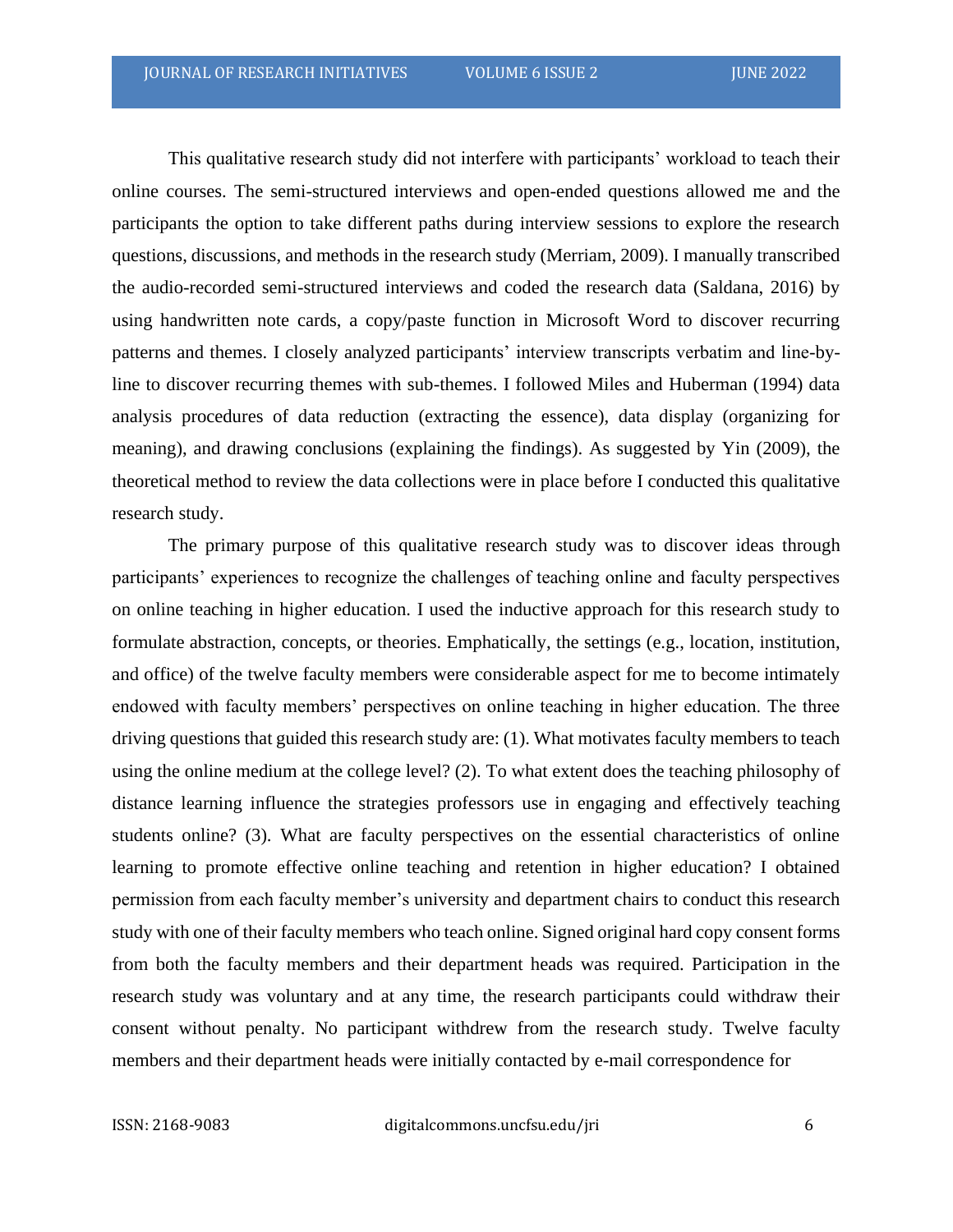permission to conduct this research study in their institutions. The transcription confidentiality agreement, the National Institute of Health Office of Extramural Research certificate of human subject course "Protecting Human Research Participants" completion with certificate number 1469222, and the Institutional Review Board approval were obtained.

The demographic of the twelve (12) faculty members were from undergraduate and graduate levels in the United States. All faculty members that participated in the study were tenured and had at least one (1) year of experience with online teaching. Five participants were female professors at the graduate level and seven participants were male professors with five teaching at the graduate level and two teaching at the undergraduate level. The faculty members were in various career fields, which range from education, health science, physical science, exercise science, educational psychology, counseling psychology, mental health, and higher education. I identified participants from a purposive sampling strategy by grouping participants according to preselected criteria relevant to the research topic and questions on online teaching in higher education. The preselected criteria were based on educational level, years of experience teaching online courses, expertise on distance education, scholarly publications, advanced tenured positions, type of institution, location of institution, semester workload, years of experiences with computer technology, and reputation of institutions. Faculty members and their department chairs were contacted via e-mail to request participation in the study. The geographical locations of the institutions were in suburban and urban settings in the East Coast of the United States.

Ten days prior to the semi-structured interview, I sent participants an email to confirm the mutually arranged date, time, and location of the interview. During the interview sessions (approximately 60 minutes), I collected artifacts in personal documents such as course syllabus, resumes, and copies of student evaluation, and public online program documents on distance education and online courses that were available on faculty members' institutional websites. Faculty members completed a background pre-interview questionnaire (approximately 30 minutes). The settings of the semi-structured interviews took place in the faculty members' offices, convenient preferred locations, and in the departments where the online courses were administered. I took copious notes during and after the interview sessions. Once the interviews

ISSN: 2168-9083 digitalcommons.uncfsu.edu/jri 7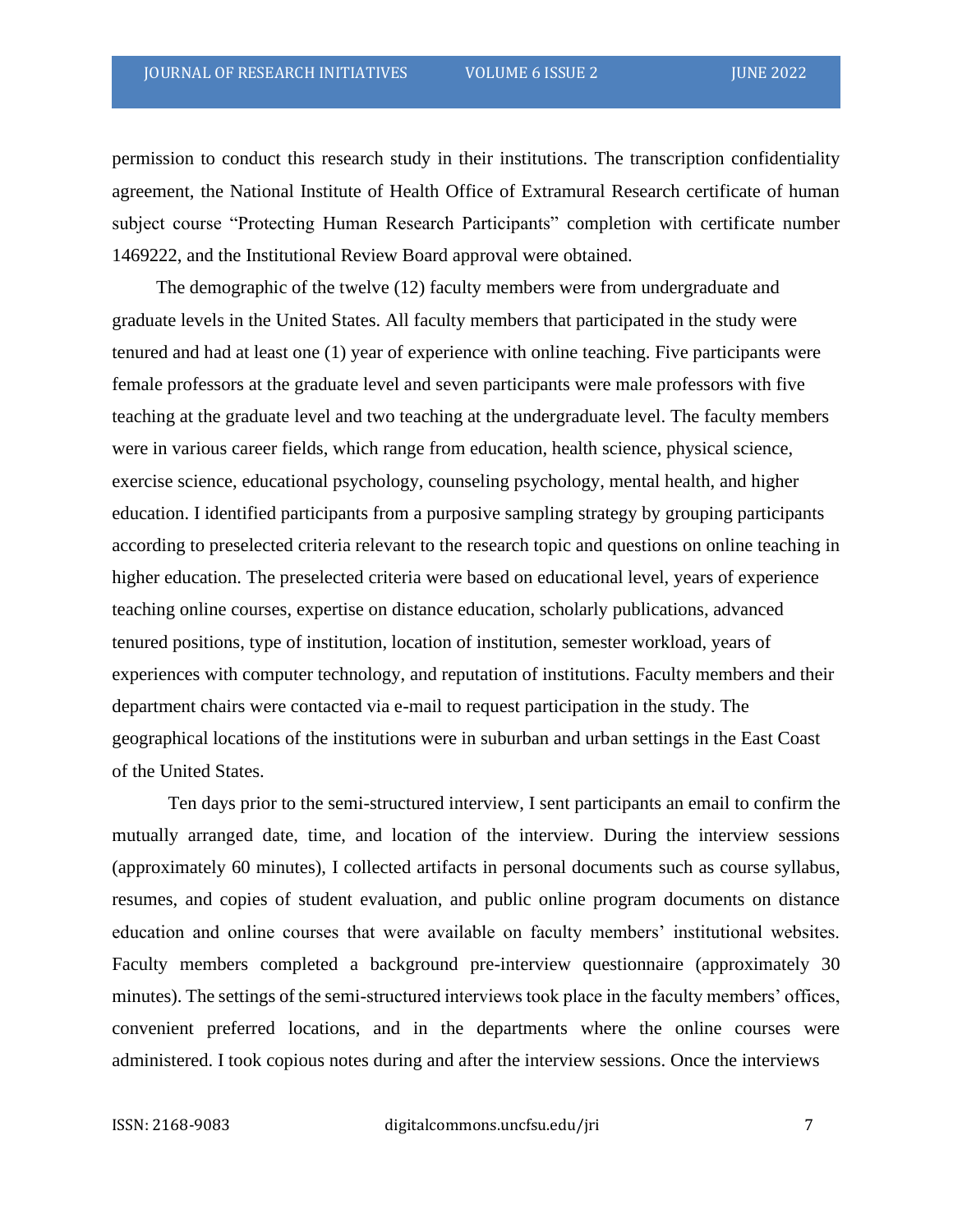were conducted and all the necessary documents or artifacts were collected, I categorized the data by major themes with sub-themes, related subcategories, descriptor charts including specific demographic information, and co-occurrence analysis of subcategories. By manually transcribing, I ensured reliability and trustworthiness of data collected for the 15 code categories, code cooccurrences, and discovered five major themes with sub-themes. After the research findings were analyzed, I reviewed the current empirical knowledge and interconnected it to the 15 code categories, code co-occurrences, and the emerged five major themes with sub-themes.

To increase trustworthiness in the data collected, the final report of the data was sent to participants for review, further input, corrections, and clarification. In addition, I had a panel of three content experts with Doctorate degrees who also teach online reviewed the final data report to avoid any errors and one content expert with two decades of instructional design experience reviewed the final report. I mailed a \$20 gift card to participants after the interview transcripts were e-mailed to participants for review and feedback. The gift card was an appreciation from me to participants for participating in the research study. Few of the faculty members respectfully declined the gift card. There were no known risks for participants' involvement in this research study. All documents, information collected, institutions' identity, and recorded interviews for this study were treated confidentially. Participants' information was stored in a locked file cabinet at my home office with the key only accessible to me. All digital documents were password protected. I assigned pseudonyms/code names for participants and their institutions. In addition, I transcribed the audio tapes and signed a confidentiality form that no information would be shared with anyone during and after the study was completed. No prejudice would have been shown had a faculty member wished to discontinue participation. No participant withdrew from participating in the research study. At no time during this study did participants face any physical, psychological, social, legal, employment, or financial risks. There was no conflict of interest, deception, or ethical issues that existed for me as the principal investigator/researcher or any of the faculty members involved in the research study.

### **Results and Discussions**

Five major themes with subthemes, 15 code categories, and code co-occurrences emerged from the data collection, field notes, memos, and data analysis of the research study. The 15 coded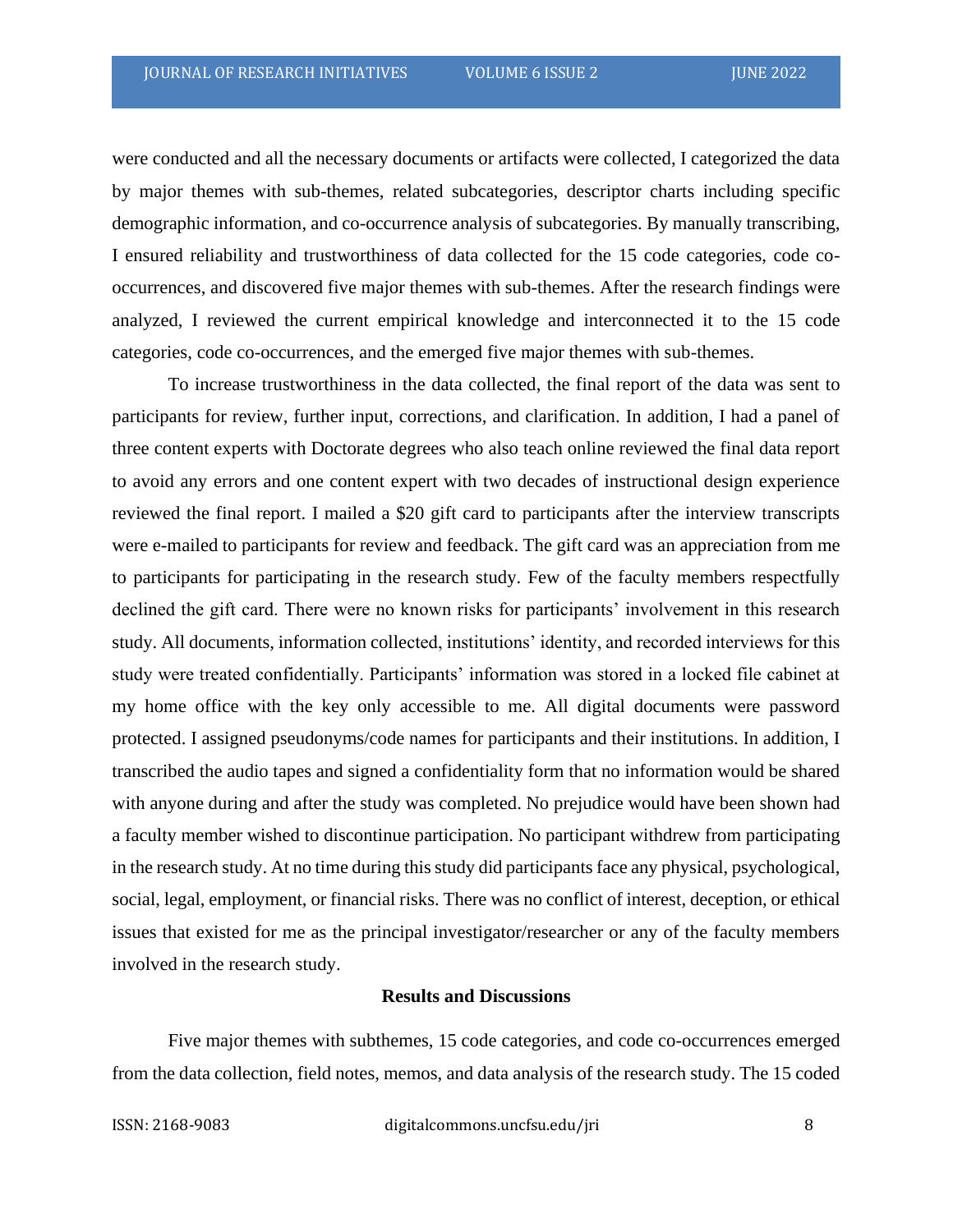categories included the following: (a) convenience; (b) assessment; (c) accountability; (d) distance education; (e) structure of courses/programs; (f) obstacles; (g) administrative planning; (h) curriculum; (i) instruction; (j) professional development; (k) evaluation; (l) feedback; (m) technological support/social networking; (n) communication/interaction; and (o) plagiarism.

The five major themes that surfaced/emerged from the data collections are included in the following order from the highest response to the lowest: 1. Structure of courses and programs, 2. Administrative planning, 3. Convenience, 4. Communication and interaction, and 5. Technological support and social networking.

The sub-themes that emerged from the field notes, data collection, and data analysis are included in the following format from the five major themes: 1. Teaching and learning outcome, 2. Management, 3. Time commitment, 4. Interesting discussions, and 5. Delivery method.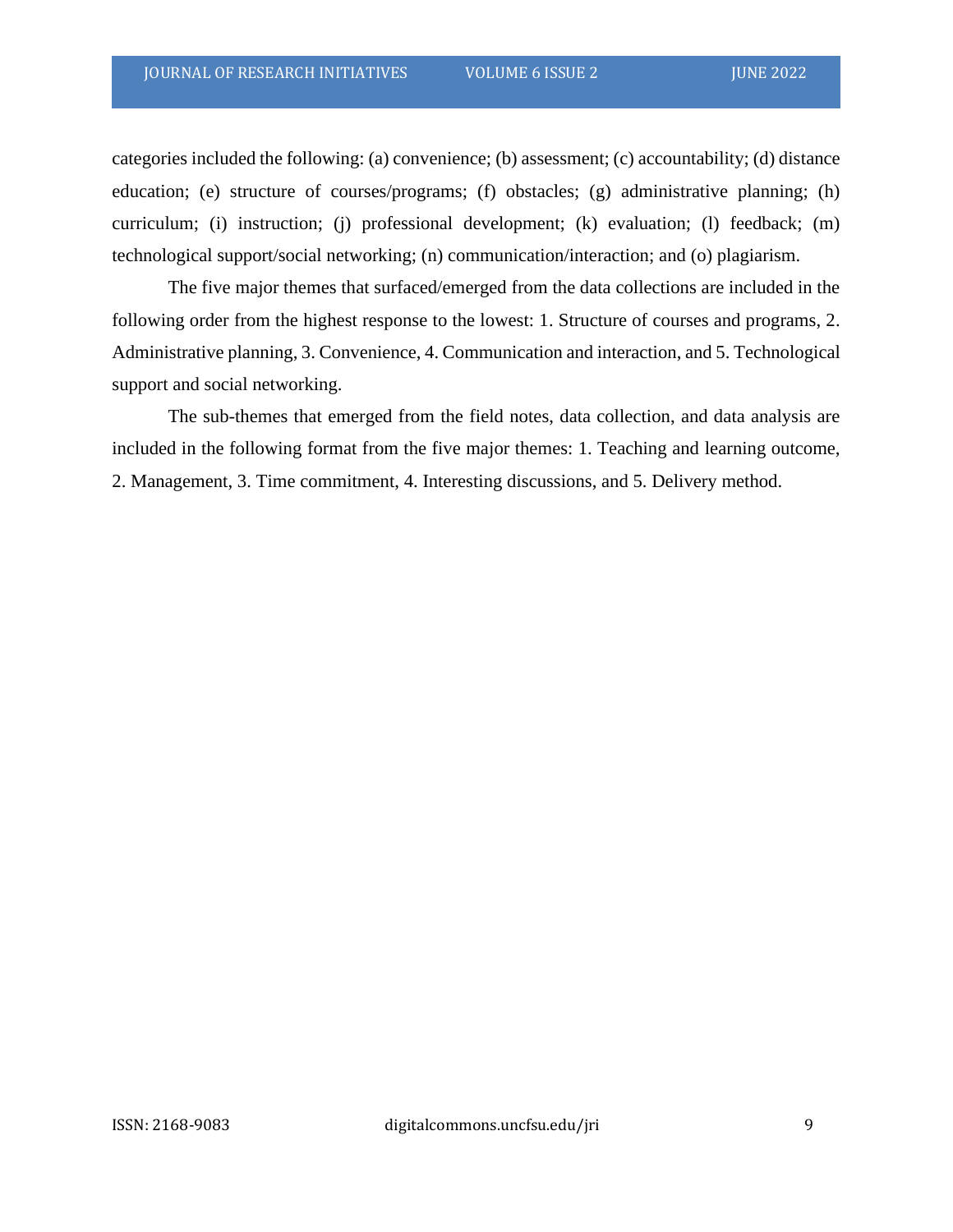

#### **\*Five themes and subthemes that emerged from the research data collection.**

Table 1 detail the initial 15 code categories followed by Table 2, which illustrates the five major themes that emerged from the data analysis. Table 3 exemplifies the code co-occurrences of this research study. The numbers in the code categories represent the number of occurrences each faculty member repeatedly mentioned each category.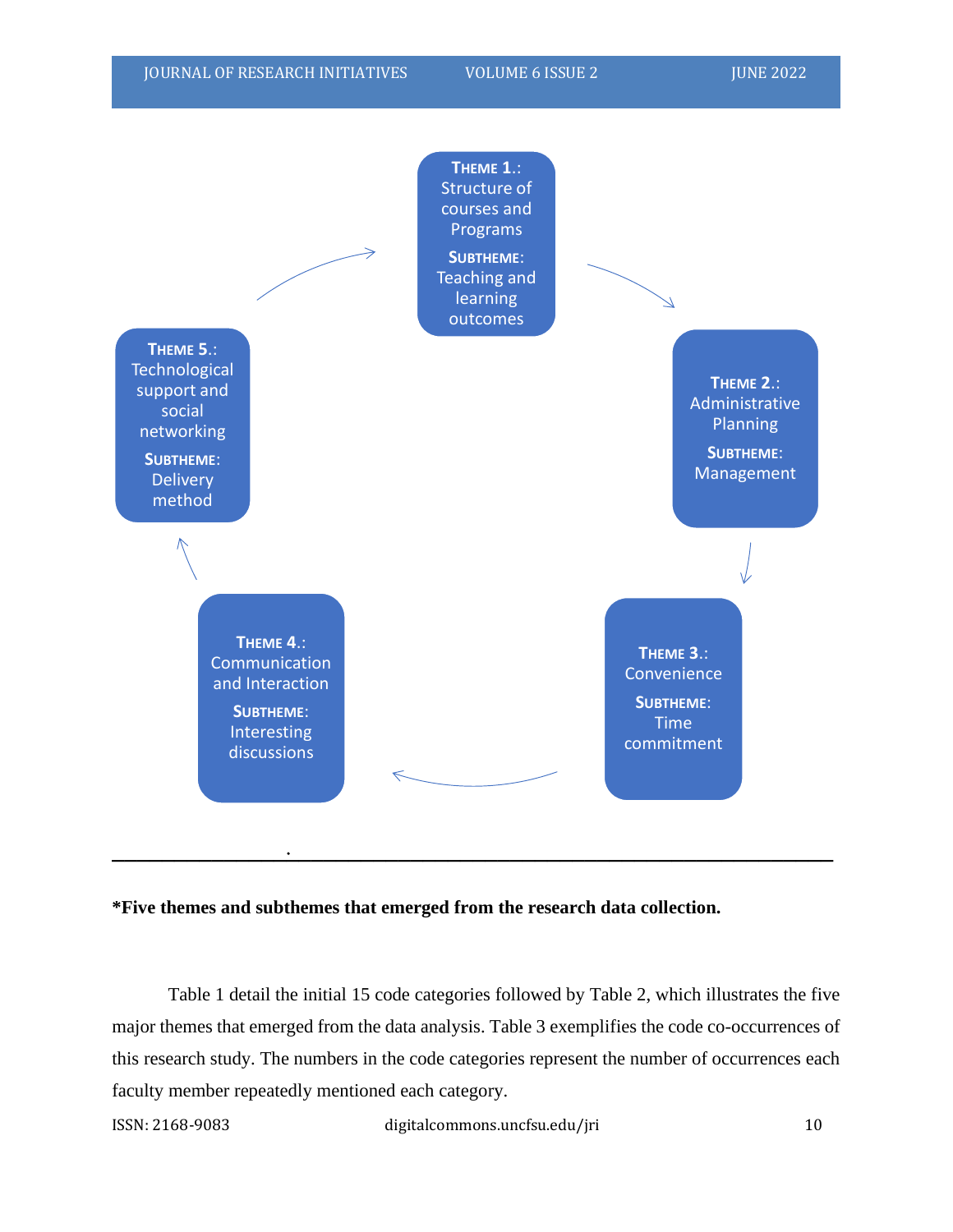#### Table 1

*Code Categories*

| <b>FACULTY</b> | <b>CONAENHING</b> | <b>TZENSSESSA</b> | <b>ACCOUNTABILITY</b> | <b>DISTANCE</b><br><b>EDUCATION</b> | <b>STRUCTURE OF</b><br><b>COURSES/PROGRAMS</b> | <b>OBSTACLES</b> | <b>PLANNING</b><br><b>ADMINISTRATIVE</b> | <b>CURRICULUM</b> | INSTRUCTION | PROFESSIONAL<br><b>DEVELOPMENT</b> | <b>EVALDITAN</b> | <b>FEEDBACK</b> | <b>SUPPORT/SOCIAL</b><br>TECHNOLOGICAL<br><b>TETTING DETAIL</b> | COMMUNICATION<br><b>INTERACTION</b> | PLAGIARISM     | TOTALS |
|----------------|-------------------|-------------------|-----------------------|-------------------------------------|------------------------------------------------|------------------|------------------------------------------|-------------------|-------------|------------------------------------|------------------|-----------------|-----------------------------------------------------------------|-------------------------------------|----------------|--------|
| F1             | 12                | 10                | 11                    | 17                                  | 18                                             | 14               | 16                                       | 14                | 17          | 14                                 | 11               | 11              | 14                                                              | 14                                  |                | 193    |
| F2             | 14                | 9                 | 11                    | 12                                  | 14                                             | 10               | 17                                       | 9                 | 10          | 10                                 | 8                | 9               | 13                                                              | 11                                  | 5              | 162    |
| F <sub>3</sub> | 8                 | $\tau$            | 6                     | 8                                   | 11                                             | 10               | 13                                       | 9                 | 9           | $\tau$                             | 6                | 6               | 9                                                               | 6                                   | $\overline{4}$ | 119    |
| F4             | 10                | 7                 | 6                     | 6                                   | 10                                             | 6                | 10                                       | 8                 | 8           | 6                                  | 6                | 6               | 10                                                              | 8                                   |                | 107    |
| F <sub>5</sub> | 11                | 10                | 8                     | 14                                  | 14                                             | 8                | 15                                       | 14                | 12          | 12                                 | 8                | 8               | 12                                                              | 14                                  | $\overline{4}$ | 164    |
| F <sub>6</sub> | 10                | 8                 | $\overline{7}$        | 10                                  | 12                                             | $\boldsymbol{7}$ | 10                                       | 9                 | 9           | $8\,$                              | 6                | 8               | 10                                                              | 11                                  | 6              | 131    |
| F7             | 12                | 10                | 8                     | 10                                  | 11                                             | 8                | 10                                       | 9                 | 9           | 8                                  | 7                | 8               | 10                                                              | 11                                  | 5              | 136    |
| F8             | 11                | 8                 | $\overline{7}$        | 9                                   | 10                                             | 6                | 10                                       | 9                 | 8           | 8                                  | 7                | 8               | 9                                                               | 10                                  | $\overline{4}$ | 124    |
| F <sub>9</sub> | 13                | 8                 | 8                     | 10                                  | 12                                             | $\overline{7}$   | 10                                       | 10                | 10          | 9                                  | $\overline{7}$   | 8               | 10                                                              | 12                                  | 6              | 140    |
| F10            | 14                | 10                | 9                     | 10                                  | 12                                             | 8                | 11                                       | 10                | 10          | 10                                 | 8                | 9               | 11                                                              | 13                                  | 6              | 151    |
| F11            | 14                | 8                 | $\overline{7}$        | 8                                   | 11                                             | 8                | 12                                       | 9                 | 10          | 8                                  | 7                | 8               | 11                                                              | 9                                   | $\overline{4}$ | 134    |
| F12            | 14                | 7                 | $\overline{7}$        | 9                                   | 11                                             | 8                | 11                                       | 10                | 11          | 8                                  | 8                | 8               | 10                                                              | 11                                  | 6              | 139    |
| Totals         | 143               | 102               | 95                    | 123                                 | 146                                            | 100              | 145                                      | 120               | 123         | 108                                | 89               | 97              | 129                                                             | 130                                 | 50             |        |

As presented in Table 1, the major key point of the data analysis is the prevalence of high occurrences indicated in the totals by code categories and each faculty member. Reliant on the nature of the semi-structured interviews of faculty perspectives on online teaching in higher education, few of the code categories were not replicated by all faculty members who teach online in this study.

Plagiarism was the least mentioned by only ten faculty members. Followed by plagiarism was the category of evaluation, which was the second least, mentioned by the faculty members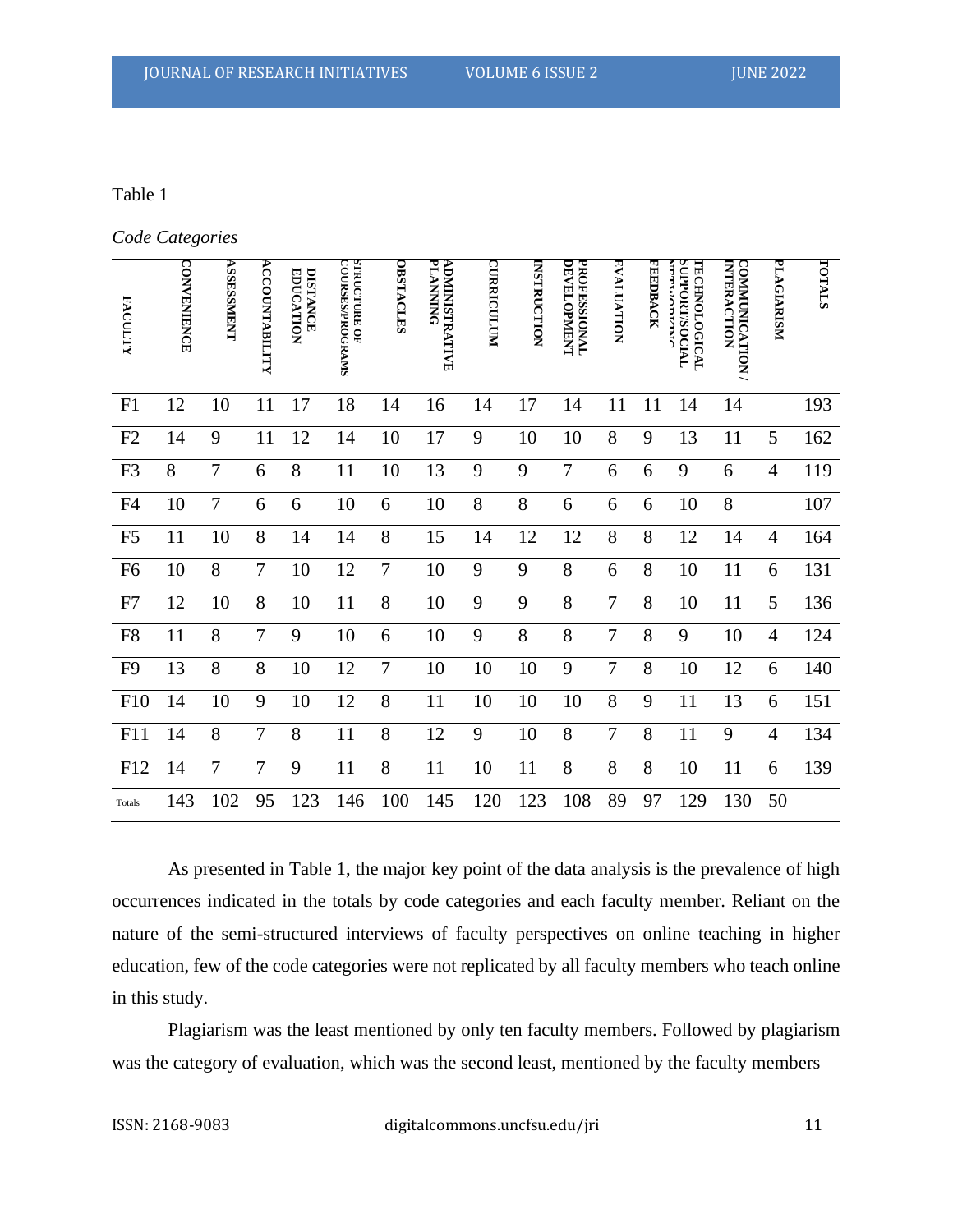who participated in the research study. In the process to understand the data and analyze, faculty members' background information and years of experiences teaching online were reviewed to understand the challenges that faculty members face teaching online in higher education.

The code categories related to the five major themes that rated least in high occurrences included plagiarism, evaluation, accountability, feedback, obstacles, assessment, professional development, curriculum and instruction and distance education. However, Instruction and distance education categories tied with the same rate of high occurrences. The co-occurrences were reliant on the experience that each faculty member had with online teaching in higher education. As a shared common interest in online teaching, all twelve faculty members shared obstacles that co-occurred with categories of professional development, distance education, instruction, curriculum, and assessment.

Table 2 shows the five major themes that occurred when the researcher interviewed the twelve faculty members. The occurrences of the five major themes indicate the major concerns and challenges for faculty teaching online in higher education.

#### Table 2

| <b>FACULTY</b>  | <b>STRUCTURE OF</b><br>COURSES/PROGRAMS | <b>ADMINISTRATIVE</b><br><b>PLANNING</b> | <b>CONVENIENCE</b> | COMMUNICATION/<br><b>INTERACTION</b> | <b>TECHNOLOGICAL</b><br>SUPPORT/SOCIAL<br><b>NETWORKING</b> |
|-----------------|-----------------------------------------|------------------------------------------|--------------------|--------------------------------------|-------------------------------------------------------------|
| F1              | 18                                      | 16                                       | 12                 | 14                                   | 14                                                          |
| F <sub>2</sub>  | 14                                      | 17                                       | 14                 |                                      | 13                                                          |
| F <sub>3</sub>  | 11                                      | 13                                       |                    | h                                    |                                                             |
| F4              | 10                                      | 10                                       | 10                 | 8                                    | 10                                                          |
| F5              | 14                                      | 15                                       | 11                 | 14                                   | 12                                                          |
| F <sub>6</sub>  | 12                                      | 10                                       | 10                 |                                      | 10                                                          |
| F7              | 11                                      | 10                                       | 12                 |                                      | 10                                                          |
| F8              | 10                                      | 10                                       | 11                 | 10                                   |                                                             |
| F9              | 12                                      | 10                                       | 13                 | 12                                   | 10                                                          |
| F10             | 12                                      | 11                                       | 14                 | 13                                   | 11                                                          |
| F11             | 11                                      | 12                                       | 14                 |                                      | 11                                                          |
| F <sub>12</sub> | 11                                      |                                          | 14                 |                                      | 10                                                          |
| <b>TOTALS</b>   | 146                                     | 145                                      | 143                | 130                                  | 129                                                         |

#### *Five Major Themes*

Convincingly, the data analysis and code categories revealed the category of technological support/social networking rated the lowest occurrence out of the five major themes. The category of structure of courses/programs rated the highest. As online teaching in higher education is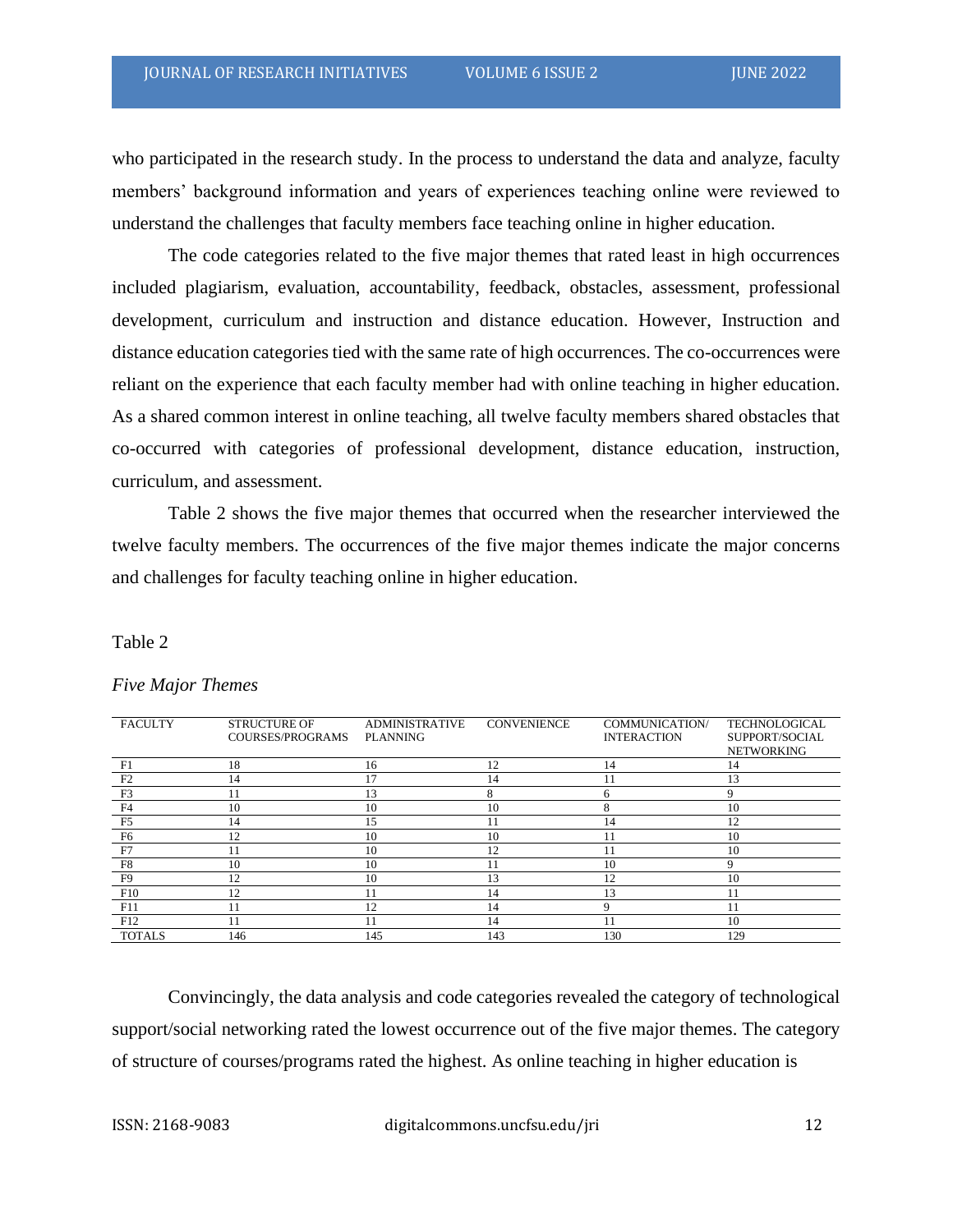heavily depended on technological support and social networking skills, this research finding stunned the researcher, particularly when technological support/social networking is the backbone of online teaching in higher education. The level of technology skills plays a vital role in online teaching for faculty members in higher education. Delivery method is the sub-theme of technological support/social networking theme. Faculty members with advanced interpersonal skills add value to online teaching.

Furthermore, during the data analysis, I interestingly discovered the category of administrative planning rated the second highest major theme, which indicates online teaching in higher education is heavily depended on institutional administrative planning for faculty members. The faculty members interviewed vocalized the importance of administrative planning not only for faculty members, but also for students as well. Management is the sub-theme of administrative planning theme. Faculty members verbalized the importance of administrative planning related to structure of courses/programs as indicated in (Table 3) code co-occurrences.

Structure of courses/programs rated high in the emerged five major themes with a subtheme of teaching and learning outcome. The frameworks for institutions to identify and create online learning environment in higher education are the content of the course, the learning activities, and the learning support for students. Convenience rated the third highest major theme with a sub-theme of time commitment. Faculty members teaching online courses must first know themselves, become a team player, and determine their own philosophy for teaching and learning, as well as serve as learners' liaison. Communication/interaction rated the fourth highest major theme with a sub-theme of interesting discussions. In distance education, the roles of faculty members, technology, and institutional support are fundamental.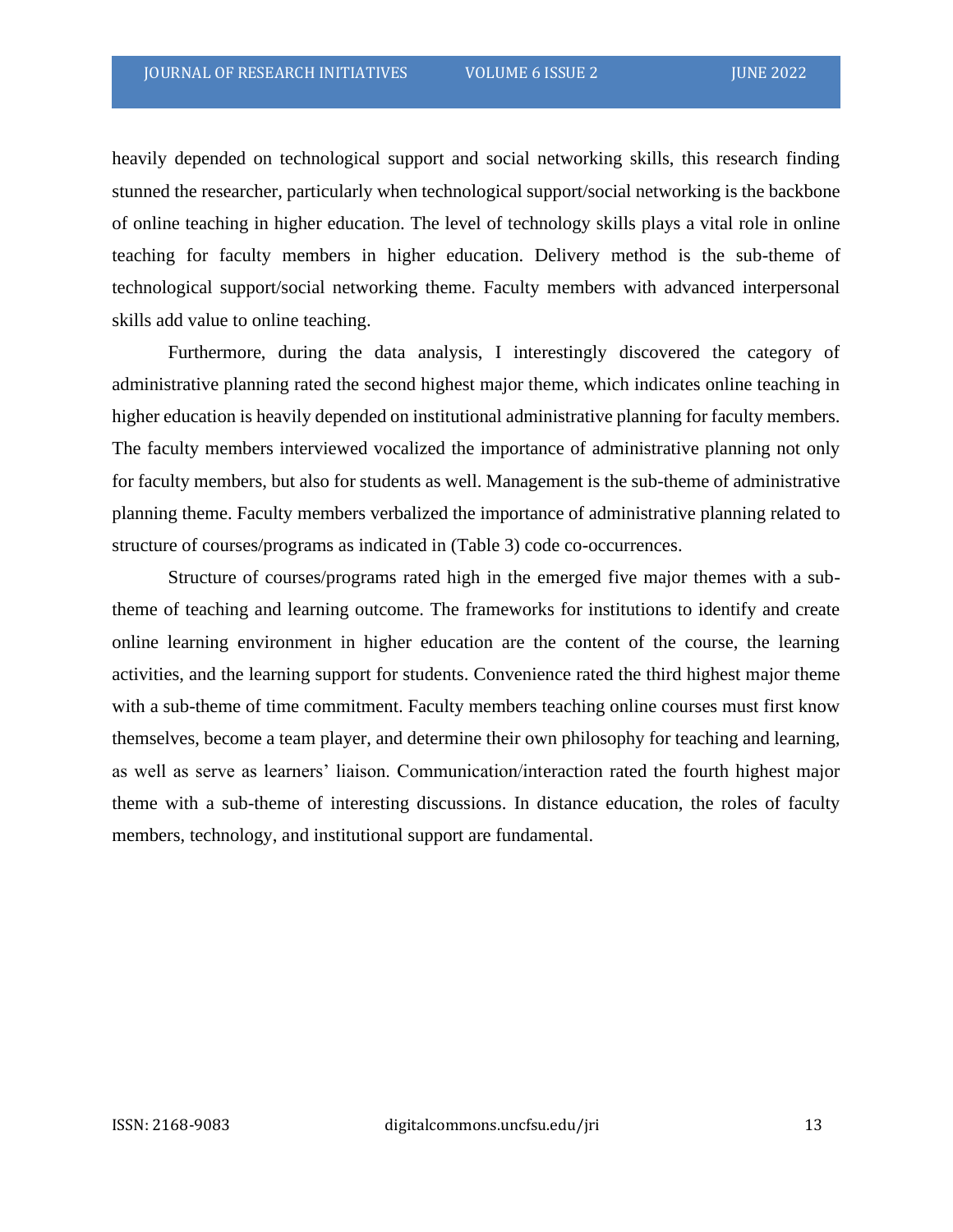#### Table 3

*Code Co-occurrences*

|                                         | <b>CONNEINENCE</b> | <b>ASSESSMENT</b> | <b>ACCOUNTABILITY</b> | DISTANCE EDUCATION | <b>STRUCTURE</b><br><b>COURSES/PROGRAMS</b><br>¥ | <b>OBSTACLES</b> | <b>PLANNING</b><br>ADMINISTRATIVE | <b>CURRICULUM</b> | <b>INSTRUCTION</b> | <b>DEVELOPMENT</b><br><b>PROFESSIONAL</b> | <b>EVALUATION</b> | <b>FEEDBACK</b> | <b>SUPPORT/SOCIAL</b><br><b>NETWORKING</b><br><b>TECHNOLOGICAL</b> | INTERACTION<br><b>COMMUNICATION</b> | <b>PLAGIARISM</b> | TOTALS |
|-----------------------------------------|--------------------|-------------------|-----------------------|--------------------|--------------------------------------------------|------------------|-----------------------------------|-------------------|--------------------|-------------------------------------------|-------------------|-----------------|--------------------------------------------------------------------|-------------------------------------|-------------------|--------|
| <b>CONVENIENCE</b>                      |                    | 7                 | 7                     | 16                 | 16                                               |                  | 16                                | 14                | 14                 | 7                                         |                   | 6               | 18                                                                 | 18                                  |                   | 139    |
| <b>ASSESSMENT</b>                       | 7                  |                   | 8                     | 12                 | 14                                               | 9                | 12                                | 11                | 10                 | 11                                        | 8                 | $\overline{7}$  | 10                                                                 | 11                                  | 6                 | 136    |
| <b>ACCOUNTABILITY</b>                   | $\overline{7}$     | 8                 |                       | 13                 | 15                                               | 9                | 14                                | 12                | 13                 | 8                                         | $\overline{7}$    | $\overline{7}$  | 13                                                                 | 12                                  | $\overline{7}$    | 145    |
| <b>DISTANCE</b>                         | 16                 | 12                | 13                    |                    | 15                                               | $\mathbf{Q}$     | 15                                | 10                | 11                 | 11                                        | $\overline{7}$    | 8               | 12                                                                 | 11                                  | 6                 | 156    |
| <b>EDUCATION</b><br><b>STRUCTURE OF</b> |                    | 14                | 15                    | 15                 |                                                  | 8                |                                   | 11                | 11                 | 10                                        | 9                 | 9               | 13                                                                 | 12                                  | $\tau$            | 162    |
| <b>COURSES/</b>                         | 16                 |                   |                       |                    |                                                  |                  | 12                                |                   |                    |                                           |                   |                 |                                                                    |                                     |                   |        |
| <b>PROGRAMS</b>                         |                    |                   |                       |                    |                                                  |                  |                                   |                   |                    |                                           |                   |                 |                                                                    |                                     |                   |        |
| <b>OBSTACLES</b>                        |                    | 9                 | 9                     |                    |                                                  |                  |                                   | 7                 | 7                  |                                           |                   |                 |                                                                    |                                     |                   |        |
| <b>ADMINISTRATIVE</b>                   | 16                 | 12                | 14                    | 9<br>15            | 8<br>12                                          | $\overline{7}$   | 7                                 | $\overline{Q}$    | 9                  | 8<br>8                                    | 5<br>6            | 8               | 5<br>12                                                            | 6<br>12                             | 6<br>5            | 86     |
| <b>PLANNING</b>                         |                    |                   |                       |                    |                                                  |                  |                                   |                   |                    |                                           |                   |                 |                                                                    |                                     |                   | 145    |
| <b>CURRICULUM</b>                       | 14                 | 11                | 12                    | 10                 | 11                                               | $\overline{7}$   | 9                                 |                   | 13                 | 7                                         | 7                 | 6               | 11                                                                 | 10                                  | 5                 | 133    |
| <b>INSTRUCTION</b>                      | 14                 | 10                | 13                    | 11                 | 11                                               | $\overline{7}$   | 9                                 | 13                |                    | $\overline{7}$                            | 6                 | 8               | 11                                                                 | 11                                  | 6                 | 137    |
| <b>PROFESSIONAL</b>                     | $\tau$             | 11                | 8                     | 11                 | 10                                               | 8                | 8                                 | $\overline{7}$    | $\tau$             |                                           | 8                 | 9               | 11                                                                 | 10                                  | $\overline{4}$    | 119    |
| <b>DEVELOPMENT</b>                      |                    |                   |                       |                    |                                                  |                  |                                   |                   |                    |                                           |                   |                 |                                                                    |                                     |                   |        |
| <b>EVALUATION</b>                       |                    | 8                 | $\overline{7}$        | $\overline{7}$     | 9                                                | 5                | 6                                 | $\overline{7}$    | 6                  | 8                                         |                   | 8               | $\overline{7}$                                                     | 9                                   | 6                 | 93     |
| <b>FEEDBACK</b>                         | 6                  | 7                 | 7                     | 8                  | 9                                                |                  | 8                                 | 6                 | 8                  | 9                                         | 8                 |                 | 11                                                                 | 12                                  |                   | 99     |
| <b>TECHNOLOGICAL</b>                    | 18                 | 10                | 13                    | 12                 | 13                                               | 5                | 12                                | 11                | 11                 | 11                                        | $\overline{7}$    | 11              |                                                                    | 17                                  | $\tau$            | 158    |
| SUPPORT/SOCIAL                          |                    |                   |                       |                    |                                                  |                  |                                   |                   |                    |                                           |                   |                 |                                                                    |                                     |                   |        |
| <b>NETWORKING</b>                       |                    |                   |                       |                    |                                                  |                  |                                   |                   |                    |                                           |                   |                 |                                                                    |                                     |                   |        |
|                                         | 18                 | 11                | 12                    | 11                 | 12                                               | 6                | 12                                | 10                | 11                 | 10                                        | 9                 | 12              | 17                                                                 |                                     | 6                 | 157    |
| COMMUNICATION                           |                    |                   |                       |                    |                                                  |                  |                                   |                   |                    |                                           |                   |                 |                                                                    |                                     |                   |        |
| <b>INTERACTION</b>                      |                    |                   |                       |                    |                                                  |                  |                                   |                   |                    |                                           |                   |                 |                                                                    |                                     |                   |        |
| PLAGIARISM                              |                    | 6                 | $\overline{7}$        | 6                  | 7                                                | 6                | 5                                 | 5                 | 6                  | 4                                         | 6                 |                 | $\overline{7}$                                                     | 6                                   |                   | 71     |
| <b>TOTALS</b>                           | 139                | 136               | 145                   | 156                | 162                                              | 86               | 145                               | 133               | 137                | 119                                       | 93                | 99              | 158                                                                | 157                                 | 71                |        |

Overall, the categories of administrative planning and accountability were tied in the number of shared responses in the code co-occurrences. The researcher was not alarmed because administrative planning and accountability are vital importance for faculty members to teach online courses/programs in higher education. Faculty members teaching online in higher education rely heavily on administrative planning and accountability of institutional resources. The structure of courses/programs, technological support/social networking, communication/interaction, distance education, administrative planning, accountability, convenience, assessment, curriculum, and instruction were often mentioned in cycle by the faculty members who were interviewed. The highest rated co-occurrences category is structure of courses/programs. The faculty members who were interviewed varied in their perspectives and attributed the highest related responses to the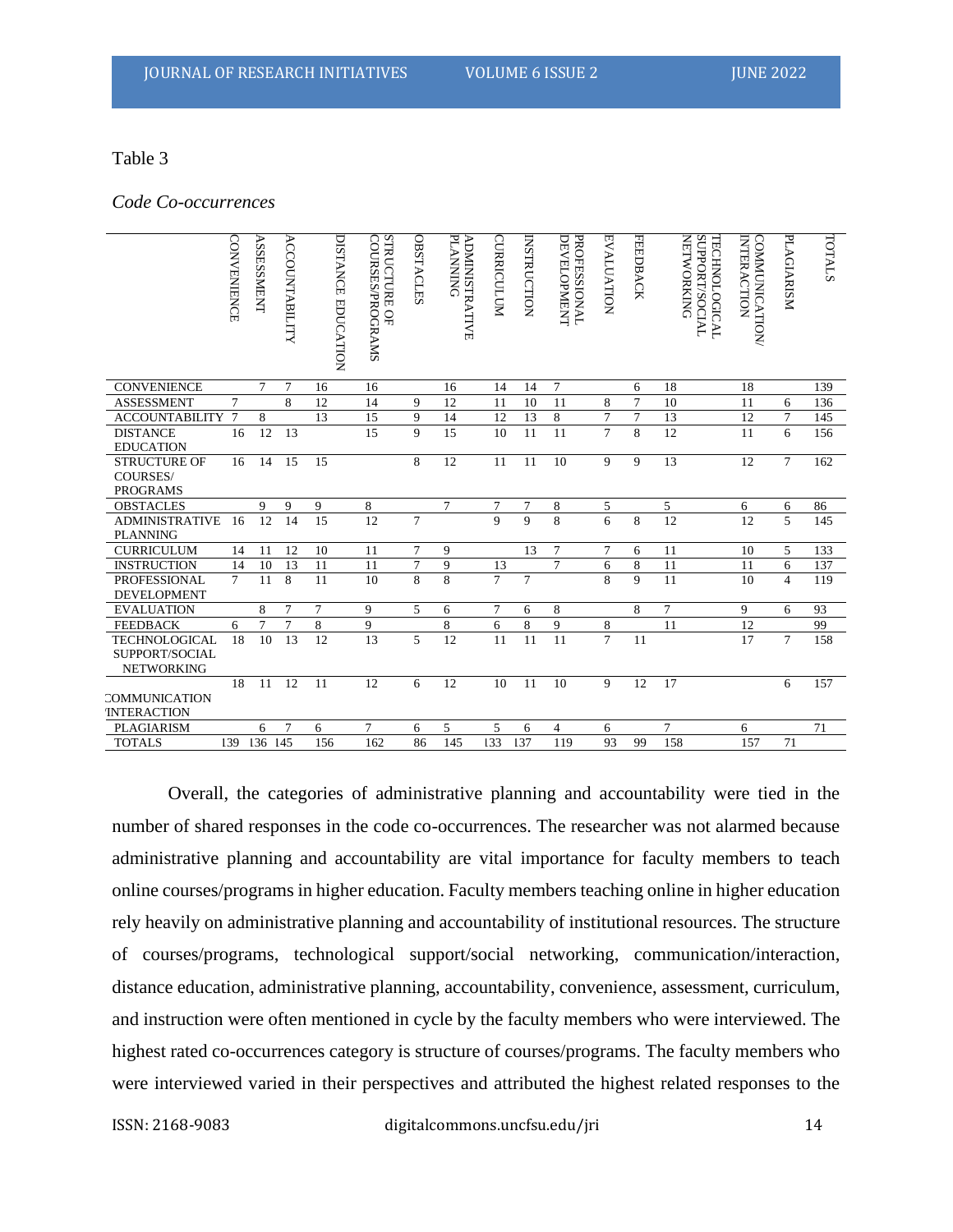structure of online courses/programs in higher education. Faculty members commented that structured online courses/programs and technological support and social networking skills make it more convenient and accessible to teach online courses/programs in higher education.

Professional development in the perspectives of faculty members interviewed provided a platform for institutions to train and effectively evaluate faculty who teach online. Structure of courses/programs occurred with the highest rated number of coded responses. I found the theme of structure of courses/programs to be effective for institutions to enhance curriculum and instruction, assessment, accountability, and feedback for administrative planning and institutional leadership on faculty perspectives on online teaching in higher education. Surprisingly, the cooccurrences of structure of courses/programs with technological support/social networking were rated high. The faculty members who participated in the research study suggested that an effective online teaching strategy is an accumulation of structure of courses/programs, technological support, communication/interaction, and technological support/social networking skills, which makes online teaching credible. The code co-occurrences categories of obstacles and plagiarism were rated with lower numbers. However, this suggests to institutions to depend on the structure of courses/programs, accountability, communication/interaction, and administrative planning to ease the challenges of online teaching in higher education for faculty members.

#### **Summary and Implications**

For this study, it is important for institutional leaders across higher education institutions to utilize the research findings to model their online courses and programs including actively and effectively training and supporting faculty members in meetings and professional development activities. Institutions need to focus on faculty concerns and perceptions of the social presence in online teaching as linked to advanced computer-mediated educational technologies (Frisby et al., 2013). Institutions need to navigate the tools to facilitate faculty members to delve deeper into distance education (Quayson, 2017; Young et al., 2017).

Institutions need to pair their novice faculty members with experienced faculty members to mentor, train, and support them to successfully teach online courses in higher education (Baker & Manning, 2020). Researchers like Jaschik and Lederman (2019) explained that most faculty members rely on their colleague's advice to effectively navigate the online teaching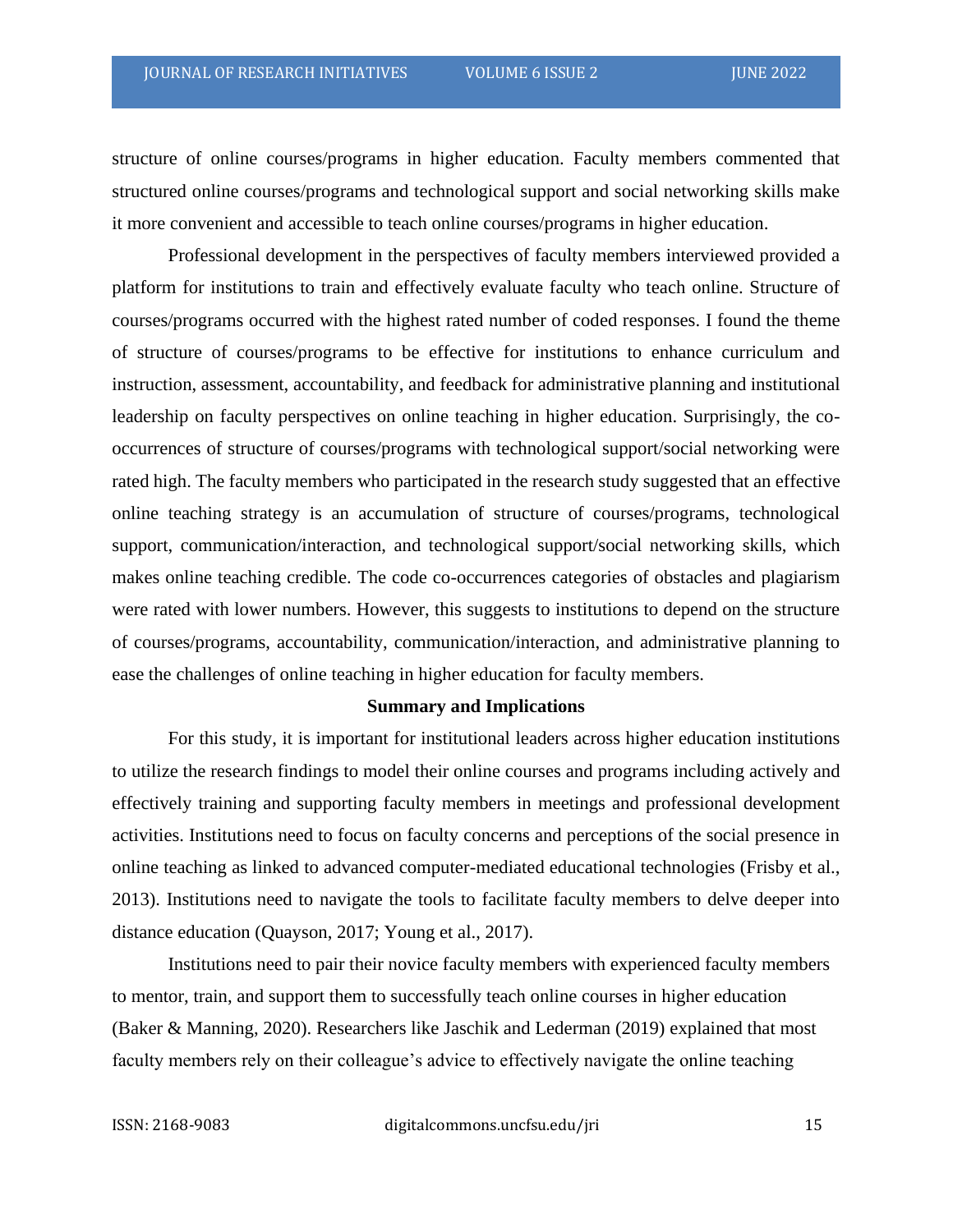environment. Kroger (2020) argued that the challenges of online teaching may not be appealing for novice faculty members to transition to teach online. Departmental leaders should not let faculty members choose their own professional development pathways in online teaching, but faculty members should be guided, trained, and supported with care and direction to ease the barriers and challenges of teaching online (Bohan & Perrotta, 2020; Marasi et al., 2020).

In conclusion, Self-reflection is vital for faculty members who teach online as well as their knowledge of navigating innovative technology to instruct students is fundamental for institutions to succeed in distance education. Institutions need to ensure quality in online education curriculum and instruction. Faculty members need to explore the challenges on online teaching and strategies to expand their knowledge on the technical features of teaching online. Institutional leaders and policymakers must assist faculty members who teach online courses to pay special attention to the challenges of teaching online and provide effective strategies to ease the barriers of teaching with educational technologies. Effective discussions about faculty members capacity to teach online and student learning needs in distance education should be the topics in departmental and professional development meetings. Department chairs and program chairs must do their best to improve upon the weaknesses of faculty members who struggle to teach online by mentoring them on their instructional designs and the delivery methods faculty members use or adopt to teach online.

#### **References**

Adams Becker, S., Brown, M., Dahlstrom, E., Davis, A., DePaul, K., Diaz, V., & Pomerantz, J. (2018). *NMC Horizon Report: 2018 Higher Education Edition*.

EDUCAUSE. <https://library.educause.edu/resources/2018/8/2018-nmc-horizon-report>

Adams Becker, S., Cummins, M., Davis, A., Freeman, A., Hall Giesinger, C., & Ananthanarayanan, V. (2017). *NMC Horizon Report: 2017 Higher Education Edition*. The New Media Consortium. [https://library.educause.edu/resources/2017/2/2017](https://library.educause.edu/resources/2017/2/2017-horizon-report) [horizon-report](https://library.educause.edu/resources/2017/2/2017-horizon-report)

Adu, Philip. (2019). *A step-by-step guide to qualitative data coding*. Routledge.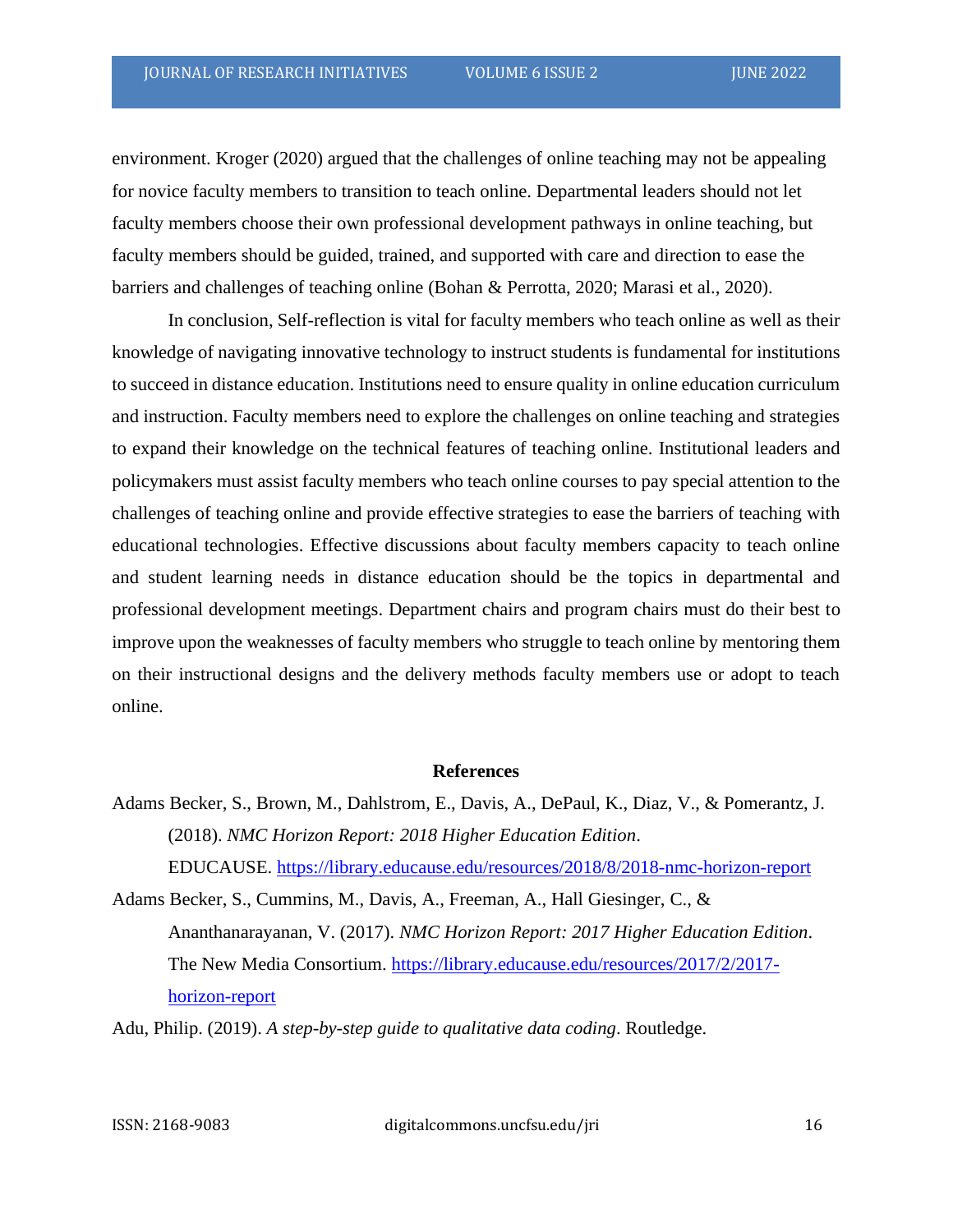- Alexander, B., Ashford-Rowe, K., Barajas-Murphy, N., Dobbin, G., Knott, J., McCormack, M., Pomerantz, J., Seilhamer, R., & Weber, N. (2019). *EDUCAUSE Horizon Report: 2019 Higher Education Edition*. EDUCAUSE. <https://library.educause.edu/resources/2019/4/2019-horizon-report>
- Allen, E.I., Seaman, J., Poulin, R. & Straut, T. (2016). *Online report card. Tracking online education in the United States.* Babson Survey Research Group and Quahog Research Group.
- Allen, I. E., & Seaman, J. (2004). *Entering the mainstream: The quality and extent of online education in the U.S., 2003 and 2004*. Sloan-C.
- Baker, V. L., & Manning, C. E. (2020). A mid-career faculty agenda: A review of four decades of research and practice. *Higher Education: Handbook of Theory and Research, 36,* 1-66.
- Bejerano, A. R. (2008). The genesis and evolution of online degree programs: Who are they for and what have we lost along the way? *Communication Education, 57*(3), 408-414. doi:10.1080/03634520801993697
- Boettcher, J. V. (2013). *Ten best practices for teaching online: Quick guide for new online faculty*. http://www.designingforlearning.info/services/writing/ecoach/tenbest.html
- Bohan, C. H. & Perrotta, K. A. (2020). A reflective study of online faculty teaching experiences in higher education. *Educational Policy Studies Faculty Publications, 31*, 50- 66. [https://scholarworks.gsu.edu/eps\\_facpub/31](https://scholarworks.gsu.edu/eps_facpub/31)
- Bonk, C. J. (2006). The future of online teaching and learning in higher education: The survey says. *EDUCAUSE Review, 4*, 22-30.<http://net.educause.edu/ir/library/pdf/EQM0644.pdf>
- Bull, B. (2013). *Eight roles of an effective online teacher*. [http://www.facultyfocus.com/articles/online-education/eight-roles-of-an-effective-online](http://www.facultyfocus.com/articles/online-education/eight-roles-of-an-effective-online-teacher/)[teacher/](http://www.facultyfocus.com/articles/online-education/eight-roles-of-an-effective-online-teacher/)
- Cain, M., & Phillip, S. (2013). An exploration of students' experiences of learning in an online primary teacher education program. *MERLOT Journal of Online Learning and Teaching, 9*(3), 304-315. [http://www.jolt.merlot.org/vol9no3/cain\\_0913.pdf](http://www.jolt.merlot.org/vol9no3/cain_0913.pdf)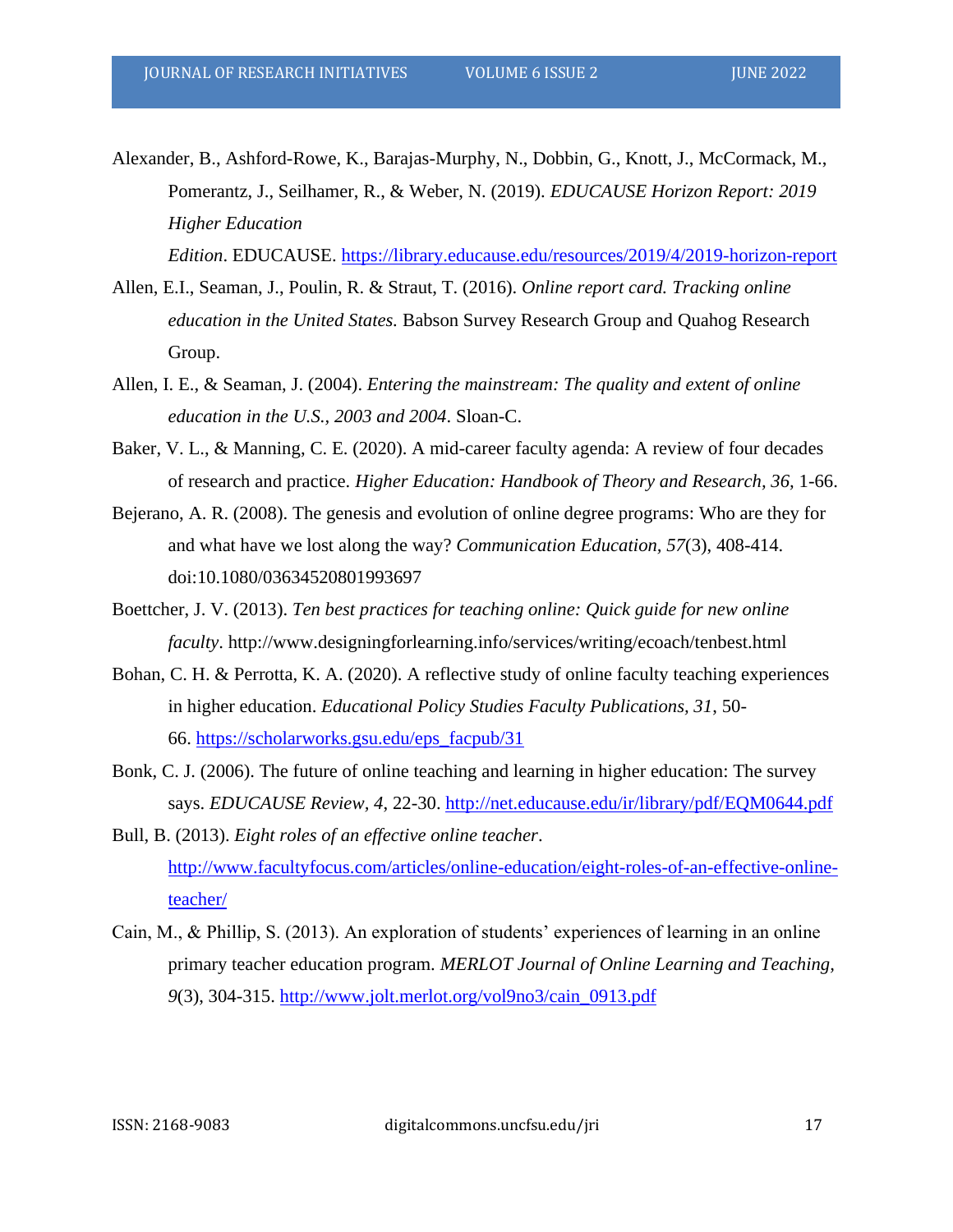Cengage (2021, March 24). Survey: About half of faculty are positive about online learning today than pre-pandemic, and expect to keep new teaching techniques and digital materials in place post-pandemic. [Press release]. [https://corporate.cengage.com/news/press-releases/2021/survey-about-half-of](https://corporate.cengage.com/news/press-releases/2021/survey-about-half-of-faculty-are-more-positive-about-online-learning-today-than-pre-pandemic-and-expect-to-keep-new-teaching-techniques-and-digital-materials-in-place-post-pandemic/)[faculty-are-more-positive-about-online-learning-today-than-pre-pandemic-and-expect-to-](https://corporate.cengage.com/news/press-releases/2021/survey-about-half-of-faculty-are-more-positive-about-online-learning-today-than-pre-pandemic-and-expect-to-keep-new-teaching-techniques-and-digital-materials-in-place-post-pandemic/)

[keep-new-teaching-techniques-and-digital-materials-in-place-post-pandemic/](https://corporate.cengage.com/news/press-releases/2021/survey-about-half-of-faculty-are-more-positive-about-online-learning-today-than-pre-pandemic-and-expect-to-keep-new-teaching-techniques-and-digital-materials-in-place-post-pandemic/)

- Creswell, J. W., & Creswell, J. D. (2018). *Research design: Qualitative, quantitative, and mixed methods approaches*. (5th ed.). Sage.
- Cutri, R. M., & Mena, J. (2020). A critical reconceptualization of faculty readiness for online teaching. *Distance Education, 41*(3), 361-380.
- Dello Stritto, M. E., & Thomas, R. A. (2021, May 14). How social scientists can contribute to online teaching and learning research, teaching, and mentorship. *WCET Frontiers.*[https://wcetfrontiers.org/2021/05/14/how-social-scientists-can-contribute-to](https://wcetfrontiers.org/2021/05/14/how-social-scientists-can-contribute-to-online-teaching-and-learning-research-teaching-and-mentorship/)[online-teaching-and-learning-research-teaching-and-mentorship/](https://wcetfrontiers.org/2021/05/14/how-social-scientists-can-contribute-to-online-teaching-and-learning-research-teaching-and-mentorship/)
- Everson, M. (2009). *10 things I've learned about teaching online.* <http://elearnmag.acm.org/featured.cfm?aid=1609990>
- Frisby, B., Limperos, A. M., Record, R. A., Downs, E., & Kercsmar, S. E. (2013). Student's perceptions of social presence: Rhetorical and relational goals across three mediated instructional designs. *MERLOT Journal of Online Learning and Teaching, 9*(4), 468-480. [http://www.jolt.merlot.org/vol9no4/frisby\\_1213.pdf](http://www.jolt.merlot.org/vol9no4/frisby_1213.pdf)
- Glickman, C. D., Gordon, S. P., & Ross-Gordon, J. M. (2013). *Supervision and instructional leadership: A developmental approach*. Allyn & Bacon.
- Hafsa, S. F. (2019). *Investigating teachers' identity development in a hybrid course to prepare online teachers.* [Doctoral dissertation, University of Rochester]. ProQuest. [https://www.proquest.com/dissertations-theses/investigating-teachers-identity](https://www.proquest.com/dissertations-theses/investigating-teachers-identity-development/docview/2229722308/se-2)[development/docview/2229722308/se-2](https://www.proquest.com/dissertations-theses/investigating-teachers-identity-development/docview/2229722308/se-2)
- Henckell, M. M. (2007). *Evaluating distance education: The student perspective* (Dissertation). UMI/ProQuest.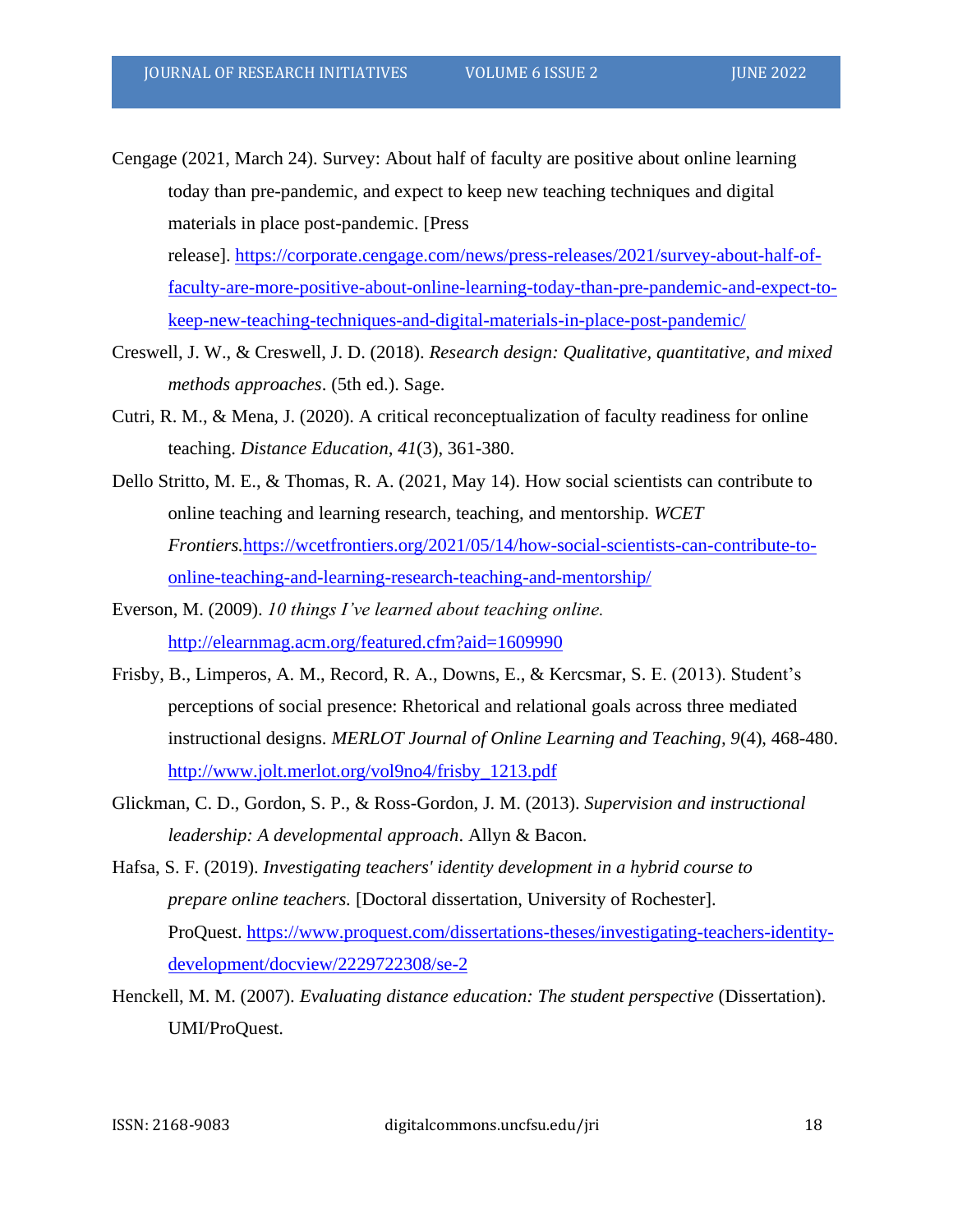- Hill, P. (2021, July 28). The colleges that prospered during the pandemic. *The Chronicle of Higher Education.*[https://www.chronicle.com/article/the-colleges-that-prospered](https://www.chronicle.com/article/the-colleges-that-prospered-during-the-pandemic)[during-the-pandemic](https://www.chronicle.com/article/the-colleges-that-prospered-during-the-pandemic)
- Jaschik, S. & Lederman, D. (2019). *2019 survey of faculty attitudes on technology*. Inside Higher Ed & Gallup. [https://www.insidehighered.com/booklet/2019-survey-faculty-attitudes](https://www.insidehighered.com/booklet/2019-survey-faculty-attitudes-technology)[technology](https://www.insidehighered.com/booklet/2019-survey-faculty-attitudes-technology)
- Johnson, L., Adams Becker, S., Cummins, M., Estrada, V., Freeman, A., & Hall, C. (2016). *NMC Horizon Report: 2016 Higher Education Edition.* The New Media Consortium. <https://library.educause.edu/resources/2016/2/2016-horizon-report>
- Joseph, F. (2014). *The challenges of teaching online: E-learning*. [http://www.flo](http://www.flo-joe.com/teachers/articles/teaching_online.htm)[joe.com/teachers/articles/teaching\\_online.htm](http://www.flo-joe.com/teachers/articles/teaching_online.htm)
- Kroger, J. (2020, May 26). 10 predictions for higher education's future. *Inside Higher Ed*. [https://www.insidehighered.com/blogs/leadership-higher-education/10-predictions](https://www.insidehighered.com/blogs/leadership-higher-education/10-predictions-higher-education%E2%80%99s-future)[higher-education%E2%80%99s-future](https://www.insidehighered.com/blogs/leadership-higher-education/10-predictions-higher-education%E2%80%99s-future)
- Mansbach, J., & Austin, A. E. (2018). Nuanced perspectives about online teaching: Mid-career and senior faculty voices reflecting on academic work in the digital age. *Innovative Higher Education, 43*(4), 257-272.
- Marasi, S., Jones, B., & Parker, J. M. (2020). Faculty satisfaction with online teaching: A comprehensive study with American faculty. *Studies in Higher Education*, 1-13.
- Merriam, S. B. (2009). *Qualitative research: A guide to design and implementation.* Jossey-Bass.
- Moore, G.M. (2012). *Handbook of distance education*. Routledge.
- Moore, G. M., & Kearsley, G. (2011). *Distance education: A systems view of learning*. Cengage Learning.
- Naylor, D., & Nyanjom, J. (2020). Educators' emotions involved in the transition to online teaching in higher education. *Higher Education Research & Development,* 1-15.
- Price, S., Jewitt, C., & Brown, B. (2013). *The SAGE handbook of digital technology research*. Sage.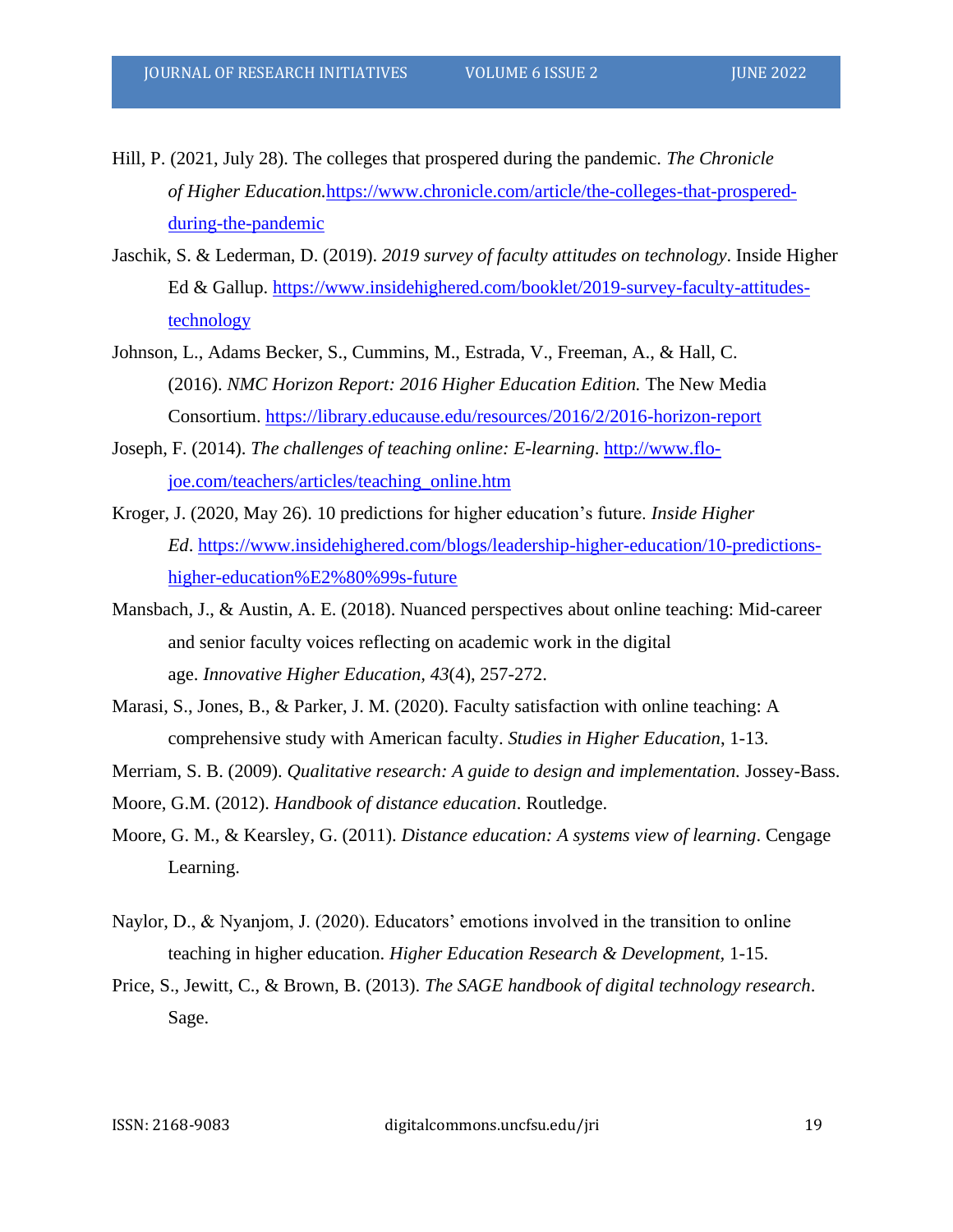Quayson, F. O. (2017). *Faculty Perspectives on Online Teaching in Higher Education* (Order No. 28870068). Available from ProQuest Dissertations & Theses A&I; ProQuest Dissertations & Theses Global. (2624620199).

Saldaña, J. (2016). *The coding manual for qualitative researchers*. Sage.

- Saunders, F. C., Brooks, J., & Dawson, M. (2020). Exploring staff attitudes to distance learning– what are the opportunities, challenges and impacts on engineering academics and instructional designers. *European Journal of Engineering Education*, *45*(5), 675-690.
- Seaman, J. E., Allen, I. E., & Seaman, J. (2018). *Grade increase: Tracking distance education in the United States.* Babson Survey Research Group.

Schrum, L. (2011). *Educational technology for school leaders*. Corwin Press.

- Simonson, M., Smaldino, S. E., Albright, M., & Zyacek, S. (2011). *Teaching and learning at a distance: Foundations of distance education.* Boston, MA: Allyn & Bacon.
- Thomas, R. A., & Dello Stritto, M. E. (2021). What is the future of online education? The perceptions of instructors with over a decade of online teaching experience. *Online Journal of Distance Learning Administration, XXIV, Number 4, Winter 2021. University* of West Georgia, Distance Education Center.

[https://www.westga.edu/~distance/ojdla/winter244/thomas\\_stritto244.html](https://www.westga.edu/~distance/ojdla/winter244/thomas_stritto244.html)

- Urdan, T., & Weggen, C. (2000). *Corporate E-learning: Exploring a new frontier*. Hambrecht & C<sub>o</sub>.
- U.S. Department of Education, National Center for Education Statistics. (1999). *Distance Education at Postsecondary Education Instructions: 1997-98*. NCES 2000-013. <http://nces.ed.gov/pubsearch/pubsinfo.asp?pubid=2000013>
- U.S. Department of Education, National Center for Education Statistics. (2003). *Distance Education at Postsecondary Education Instructions: 2000-2001*. NCES 2000-013. <http://nces.ed.gov/pubsearch/pubsinfo.asp?pubid=2000013>
- U.S. Department of Education, National Center for Education Statistics. (2014). *Enrollment in distance education courses by state: Fall 2012*. NCES 2014-023.
- Yin, R. K. (2009). *Case study research: Design and methods.* Sage.